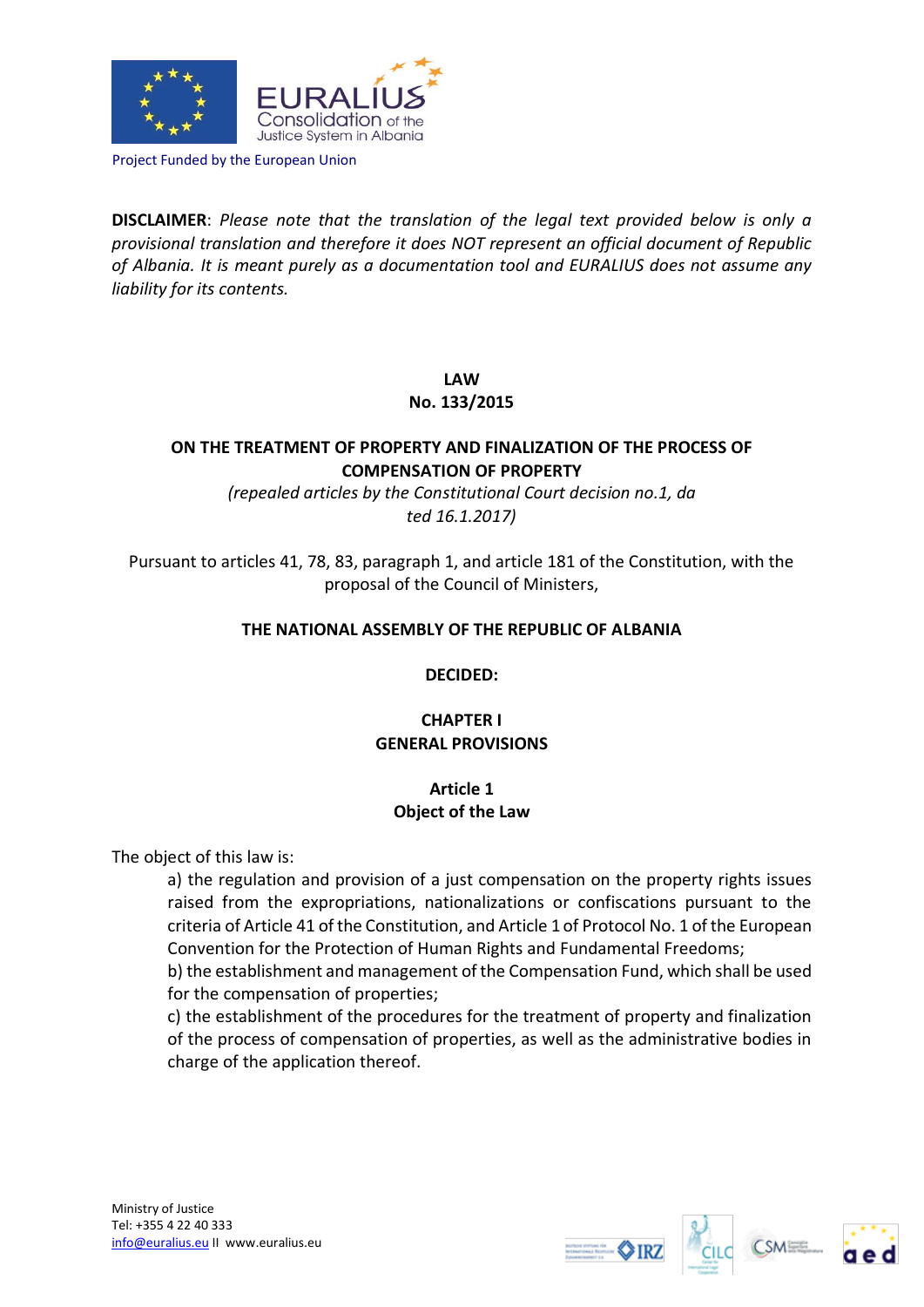### **Article 2 Purpose**

The purpose of this law is:

a) to finalize, pursuant to this law, the process of treatment of property through recognition and compensation, for entities whose properties have been expropriated, nationalized or confiscated, under any legal/secondary acts, criminal court decision or expropriated by any other unfair means by the state from 29.11.1944;

b) to regulate and fairly reward on property compensation, to enforce the final decisions on compensation, as well as finalize the process of compensation, within the deadlines specified in this law, through the compensation fund.

# **Article 3 Scope of Application**

1. This law shall act on all applications that are under consideration at the ARCP, on the day of entry into force, as well as on all those applications, which will be submitted within the deadlines of this law, regarding the recognition of the right to property.

2. Furthermore, this law shall extend the effects also on the financial evaluation for:

a) the execution of all decisions which have not yet been implemented the recognition of the right to compensation, issued by administrative or judicial bodies, in our country;

b) including the cases currently under examination in courts of all instances, in the High Court, as well as in the European Court of Human Rights, pertaining to their financial evaluation.

# **Article 4 Properties that are exempt from treatment**

The following shall not be subject to the provisions of this law:

1. Properties obtained as a result of the implementation of Law no.108 dated 29.08.1945, on the "Agrarian reform", with the subsequent amendments;

2. Expropriations against a fair compensation pursuant to the provisions in force at the time of expropriation.

3. Properties donated to the state for which official documents are available.

# **Article 5 Definitions**

For the application of this law, the terms herein shall have the following meaning:

1. "Property Management Agency (PMA)" is a public legal entity, dependent on the Minister of Justice, which exercises the duties given thereto under this law and the legislation into force.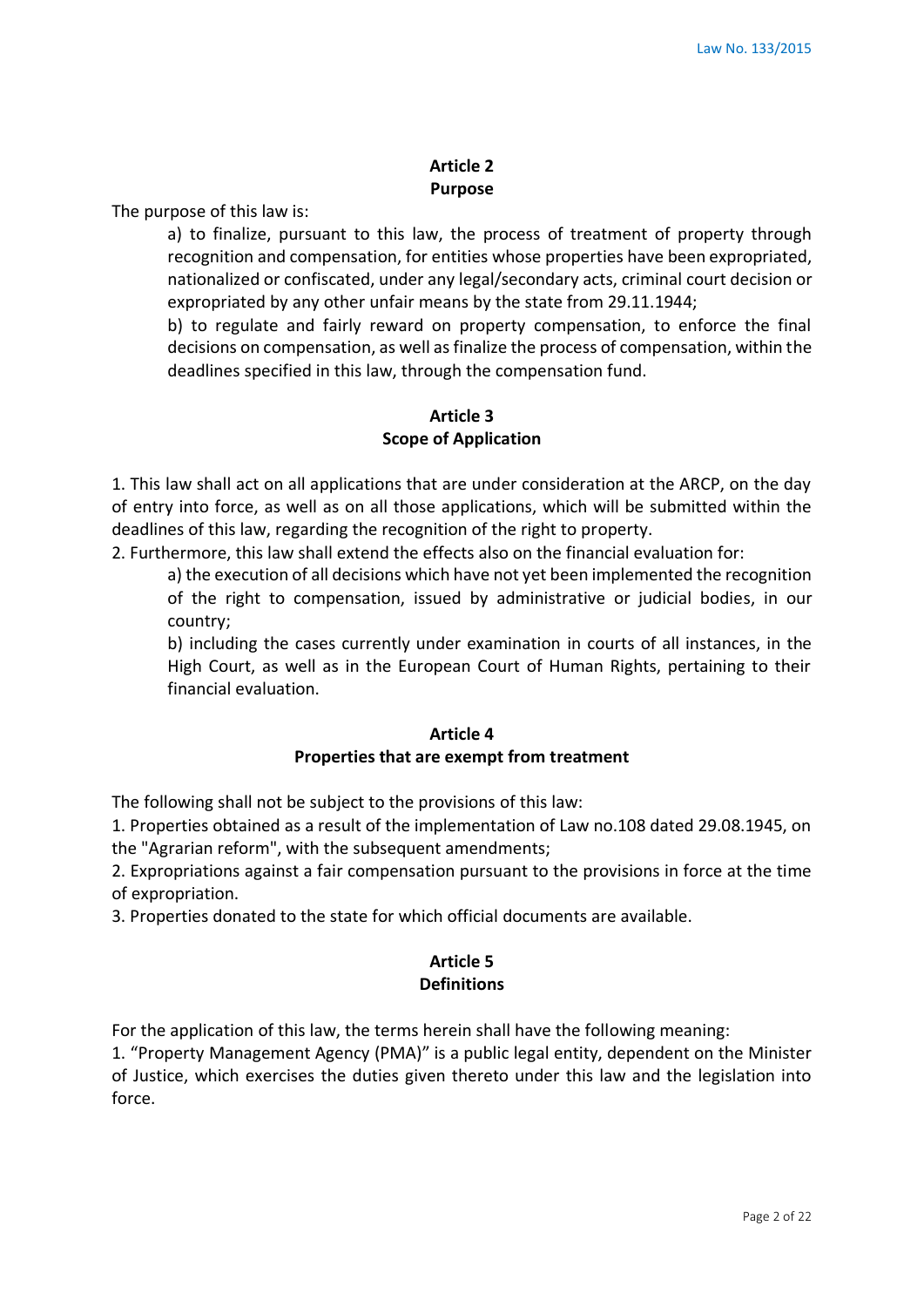2. "Financial Fund of Compensation" is a special fund within the meaning of Article 7 of Law no. 9936, dated 26.06.2008 on the "Management of the budgetary system in the Republic of Albania", which is used for the financial compensation of the expropriated subjects, who have been recognized the right to compensation.

3. "Land Fund" is the physical property fund with a state owned legal status, which by a decision of the Council of Ministers or the PMA, is made available for the physical compensation of expropriated subjects possessing a final decision on compensation.

4. "Value map" means the decision of the Council of Ministers "On adoption of the immovable property value for each Region of the Republic of Albania", which is applicable at the moment of entry into force of this Law.

5. "Compensation" means just compensation provided for according to the procedures defined in this law. The compensation means are "Financial compensation", "Physical compensation from the Land Fund" and "Compensation in nature in the property recognized to the expropriated subject".

6. "Physical compensation within the boundaries of the property recognized to the expropriated subject" is the surface of the property that by a final decision will be awarded to the expropriated subjects.

7. "Building/Facility" is any object that is built or installed in the territory, with an immovable or temporary placement, and which is built under and/or on the ground, pursuant to the legislation in force.

8. "Property" is an immovable property under the definitions provided for in the Civil Code.

9. "Expropriated Subject" means legal or natural persons or their heirs whose property was nationalized, expropriated, confiscated or taken in any other unjust way by the state.

10. "Responsible structures" are all bodies established by the legislation in force at the time, responsible to act in the area of property restitution and compensation.

11. "Land" means the agricultural land, forestland, forests, meadows and pastures, barren land and the land plot.

12. "Agricultural land" means land that is located outside the boundaries of cities and residential areas at the time of expropriation, and as such appears in the cadastral records of the state, occupied by crops, orchards, vineyards and olive groves, wherever located and that has fertility as an essential feature.

13. "Land plot" is the land located within the boundaries of cities and residential areas at the time of expropriation. When the residential area had no boundaries, a land plot is considered the surface of land occupied by a building constructed thereon and the functional yard. The surface of the latter is calculated as three times the surface of the building, however not more than 500 square meters.

14. "Industrial plot" is the land surface which was outside the boundaries of cities and residential areas at the time of expropriation, on which were built permanent construction facilities for economic purposes or for the purposes that serve to their functions.

15. "Alienation" is the assignment of a property title or other real rights from a natural or legal person to another, as provided for under the Civil Code.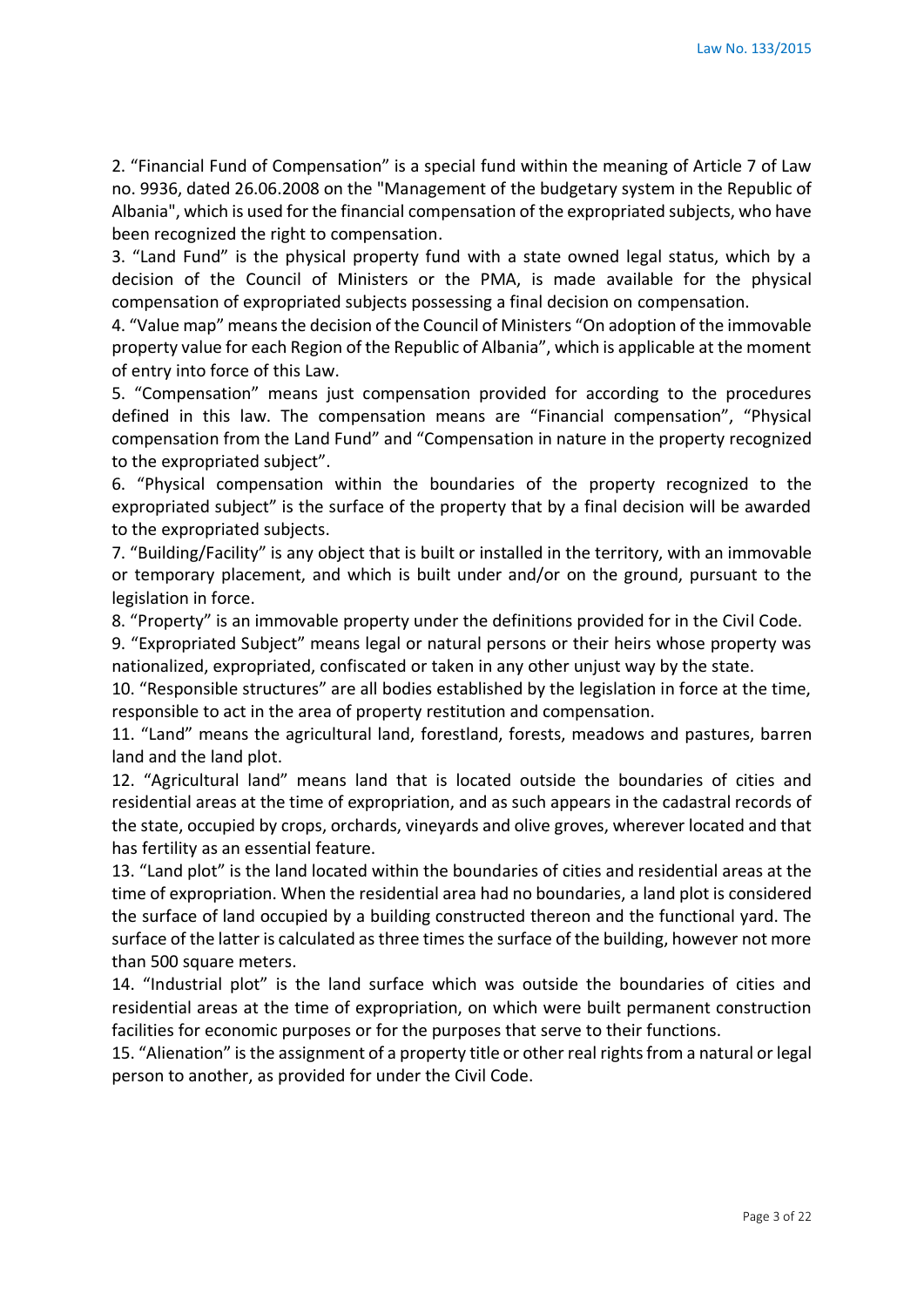16. "Evaluation" is the financial evaluation that the PMA performs on the final decision on compensation, pursuant to the provisions herein.

17. "Final decision" within the meaning of this law, is any administrative or judicial decision, which is not subject to a control and review procedure by a higher administrative or judicial authority, including here enforceable decisions, and when the latter have undergone recourse, the decision of the High Court will be considered as final.

18. "Decision on restitution/compensation" are the decisions of the former Commissions on Restitution and Compensation of Property, the Regional Local Commissions on Restitution and Compensation of Property and the Agency on Restitution and Compensation of Property. 19. "Cadastral index" is any kind of property and the record indexes covered herein, which are land plot, agricultural land, forest, meadow and pasture.

20. "Cadastral area" means the division of properties under the map of the Immovable Property Registration Office.

### **CHAPTER II RULES ON COMPENSATION**

#### **Article 6**

#### **Evaluation Methodology**

(*Paragraph 3 and 5 of Article 6 are repealed by the Decision No. 1 of the Constitutional Court, dated 16.01.2017.)*

1. In order to implement, all final decisions on the restitution and compensation of property, the following shall be subject to evaluation by the PMA:

a. The property recognized for compensation shall be evaluated under the cadastral index it had at the time of expropriation.

b. The restituted property shall be evaluated by determining the differences that will result between its value pursuant to the current cadastral index and the value of the property pursuant to the cadastral index at the time of expropriation.

2. Final decisions that have recognized only the right to compensation shall be financially evaluated according to the cadastral index the property had at the time of expropriation pursuant to letter "a" of paragraph 1 of this article.

3. (*repealed)*

4. The evaluation of final decision recognizing the right of compensation shall be performed taking as reference the cadastral index of the origin of the property, located nearest to the property that will be compensated, based on the land value map at the time of entry into force of this law. If next to the property there are areas within the same distance but with different values, the area with the highest price shall be taken as reference for the calculation. 5. (*repealed)*

6. The value of shares, bonds, financial compensation or any other form of compensation, including the value of the property gained by provisions of the Law for the allocation of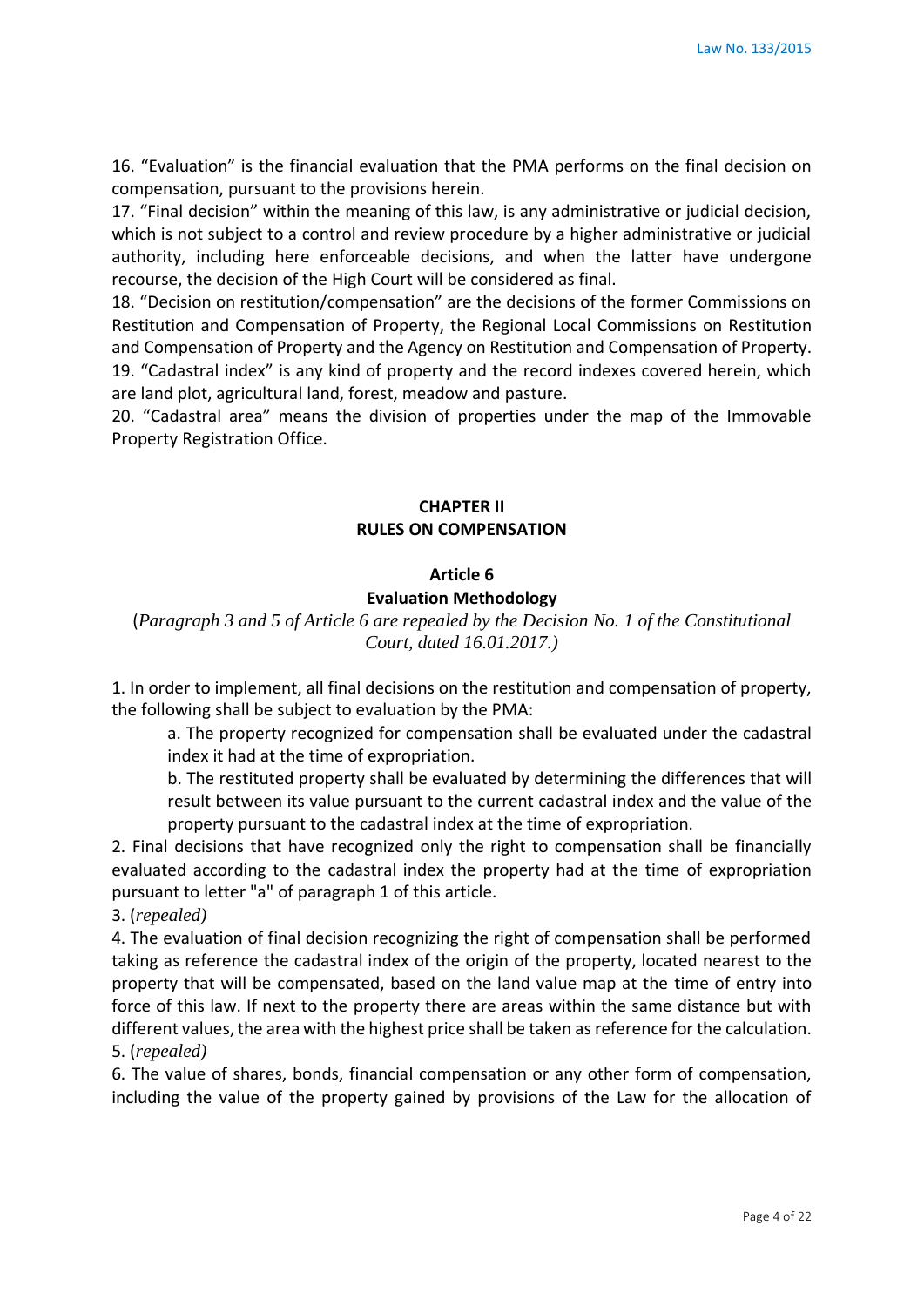agricultural land, that the subject or the heirs were previously awarded shall be deducted from the evaluated amount of compensation.

7. For the decisions on compensation determined in value and still unenforced, for the period from the time of recognition of the right to compensation to receiving the actual compensation, the expropriated subjects shall benefit from indexation according to the official value of inflation and banking interest, according to the annual means issued by the Bank of Albania at the time of entry into force of this law.

#### **Article 7**

1. All the final decisions that have recognized the right to compensation, and those that will be taken until the conclusion of the process pursuant to this law, shall be enforced while respecting the provisions of this law.

2. The financial evaluation of the final decisions on compensation shall be performed by financially evaluating the property recognized for compensation under Article 6 of the law, pursuant to the following procedure:

a. if the evaluation of the property restituted through a final decision is higher than the estimate of the land recognized for compensation, then the expropriated subject is considered as compensated in full;

b. if the evaluation of the property recognized for compensation is greater than the evaluation of the restituted land, then the subject is compensated for the difference, pursuant to the provisions of this law;

c. in the event that a final decision has not held on restitution, then the financial evaluation of the property recognized for compensation is performed based on the cadastral index, which the property had at the time of expropriation, pursuant to paragraph 3 of Article 6. d. in the event that a final decision has not recognized the right to compensation of property, then the decision and the relevant documents are archived in line with the rules stipulated in the legislation on the archives.

#### **Article 8 Compensation and Evaluation Forms**

1. Expropriated subjects shall be subject to the compensation procedures pursuant to the provisions of this law, based on the final decisions on recognition and compensation;

a) in monetary value;

b) in another immovable property of any kind, with equal value, owned by the state;

c) with shares in companies with state owned capital, or where the state is co-owner, with an equal value to the immovable property.

ç) with the value of facilities, subject to privatization

2. The process of evaluation of the property to be compensated under this article shall have as a subject: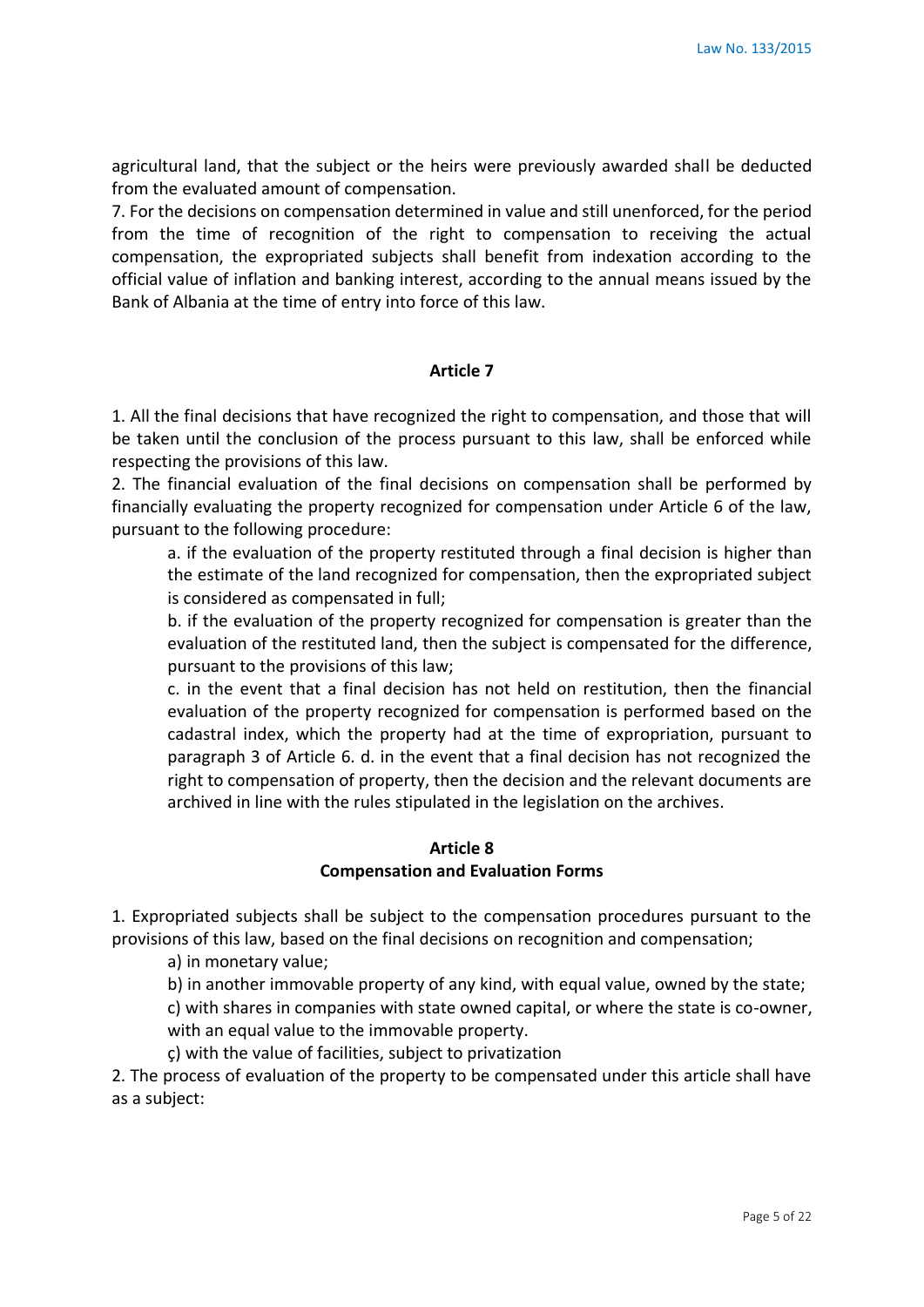a) the land;

b) the buildings/facilities.

3. The base Indicators on the value of property shall be assigned separately for land and buildings/facilities. When a property is a merger of the land and the building/facility, its value is calculated per unit, as the summary of the values of the facility and the land on which it is built.

4. The value of the property to be compensated, shall be calculated pursuant to the provisions of this law based:

a. for the land, on the value map;

b. for facilities, on the decision of Council of Ministers on the assessment methodology for immovable properties in the Republic of Albania.

#### **CHAPTER III**

# **THE COMPENSATION FUND AND PROPERTY RESTITUITION PROCEDURE**

### **Article 9 Properties Compensation Fund**

1. The properties compensation fund is a fund available for the compensation of the final compensation decisions, as defined herein, which comprises:

- a) The Financial Compensation Fund;
- b) The land fund.

2. The Compensation Fund shall be untouchable. No administrative or judicial authority may dispose of the fund, apart from the subjects mentioned in this law for its administration.

### **Article 10 Financial Compensation Fund**

1. The Financial Compensation Fund shall be considered a special fund, in the meaning of Article 7 of Law no. 9936, dated 26.06.2008 "On management of the budget system in the Republic of Albania". The procedures for the proposal and adoption of the budget thereof are the same as the ones applicable to the law on State Budget and are presented to the National Assembly altogether for approval.

2. The property compensation fund shall be used for the financial compensation of expropriated subjects whose compensation right is recognized through a final decision.

3. The sources of the property compensation fund are:

a) income from the State Budget for the compensation of owners;

b) income from the sale at auction of state-owned properties which are part of the land fund;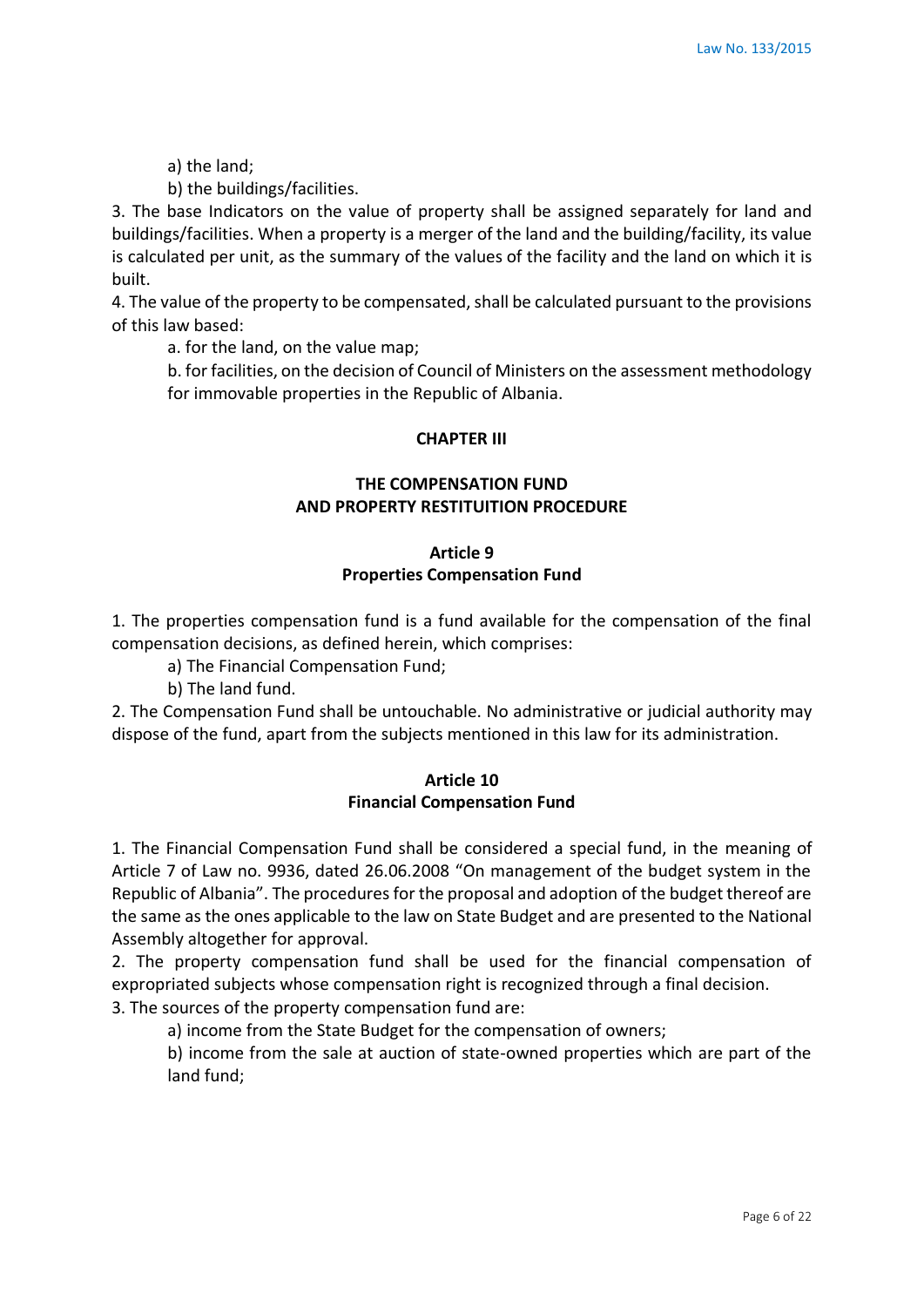c) proceeds received from the transfer of ownership of the building parcels, pursuant to Law no. 9482, dated 03.04.2006, "On the legalization, urbanization and integration of illegal constructions", as amended;

ç) other incomes which, under special laws or bylaws are transferred to the account of the property compensation fund and;

e) incomes from various donors.

4. The property compensation fund shall be managed by the Properties Management Agency in a special Treasury account at the Bank of Albania. The resources constituting the properties compensation fund, under paragraph 3 of this Article, are cashed and administered, as per their nature, through the treasury system.

5. Notwithstanding the rule provided for under Article 5 of the Law no. 9936, dated 26.06.2008 "On management of the budget system in the Republic of Albania", the balance of monetary values, unused in the property compensation fund at the end of a budget year, in the separate account in the Bank of Albania, is deferred in the account for the subsequent year.

6. The accounts of the Property Compensation Fund shall be reported to the National Assembly as part of the annual consolidated reporting on the State Budget implementation.

7. The expropriated subjects holding a final compensation decision shall benefit compensation from the Compensation Fund to the extent and under the manner defined herein.

8. The method and procedures for managing the Financial Compensation Fund and rules for the collection and management of resources, which constitute the fund, shall be regulated pursuant to the legislation in force.

#### **Article 11 Allocation of the Financial Compensation Fund**

1. The State budget shall approve annually a financial fund, according to the chart in Appendix 2 of this law, but not less than 50 billion ALL in 10 years, which shall be administered by the Agency for the implementation of the property restitution process.

2. The PMA shall publish in its official website, in the Official News Bulletin and /or in the media a list of entities that benefit from the property compensation fund in the respective period, guiding the subjects to open bank accounts at one of the banks of the second level.

3. The PMA shall open accounts at the banks of the second level, where it deposits the funds made available for the compensation of properties.

4. The beneficiaries shall notify the PMA of their bank account information, where the payments on the compensation shall be conducted.

5. Following the opening of the individual bank account at the bank by the eligible subjects, the PMA orders the bank for the performance of payments from the PMA's account to the account of the beneficiary. The order sent to the bank shall contain the name of the beneficiary, the amount awarded as well as the beneficiary's bank account number.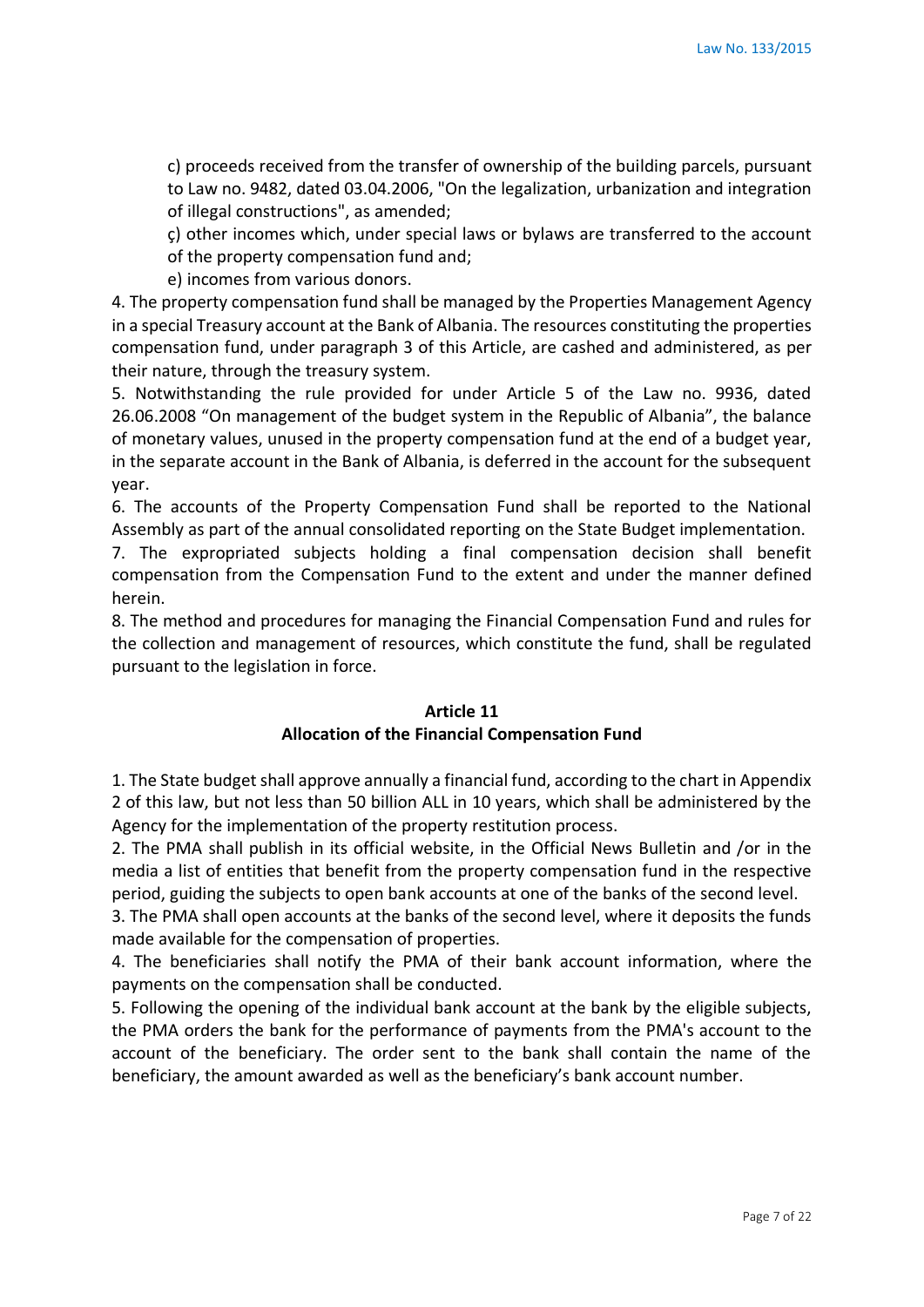6. Based on the order of the PMA, the bank performs the transfer of the amount to the respective accounts of the benefiting subjects.

7. The bank account opened on behalf of the PMA, where the amounts specified for the compensation shall be deposited, is excluded from the decisions on blocking and seizures issued by judicial bailiffs.

# **Article 12 Land Fund**

1. The Land Fund consists of:

a. the Physical Property Fund in each district made available through a Decision of the Council of Ministers;

b. the Physical Property Fund, which through a decision of the PMA, pursuant to paragraph 5 of Article 6 of this law becomes a part of the land fund based on the rules established in this law;

c. surfaces remaining free, in the territories with informal constructions;

ç. other surfaces made available through the means provided for with the law or sublegal acts.

2. The land fund shall be financially evaluated by the PMA based on the value map at the time of entry into force of this law, within 30 days for the funds made available by the Decision of the Council of Ministers and immediately for the fund, which is transferred through a PMA decision.

3. The data on this fund shall be published at the PMA premises and on the official website, right after the evaluation procedure is carried out.

### **Article 13 Physical compensation through auction**

1. The PMA shall organize an auction for the sale of a property, which is a part of the land fund, to increase the financial resources for the real properties compensation fund. All owners holding a compensation decision financially evaluated by the PMA can participate in the auction. The entities holding an assessment on a final compensation decision can participate in the auction if they express their will to benefit from the physical compensation fund. The PMA shall announce the winner in accordance with the legislation in force for public auction, based on the highest bid. In case the bids are of equal value, priority shall be given to the bids within the district, where the property is recognized for compensation and if there are several such offers, priority shall be given to the earlier final decision.

2. In case the auction for the sale of property fails twice, for the subjects holding a final decision on the compensation, the PMA performs a public auction for the sale of such property. The PMA organizes the auction in compliance with the legislation in force on public auctions. During the auction procedure, the PMA shall not, in any case, sell the property with the prize value lower than its initial assessment made pursuant to paragraph 2 of Article 12.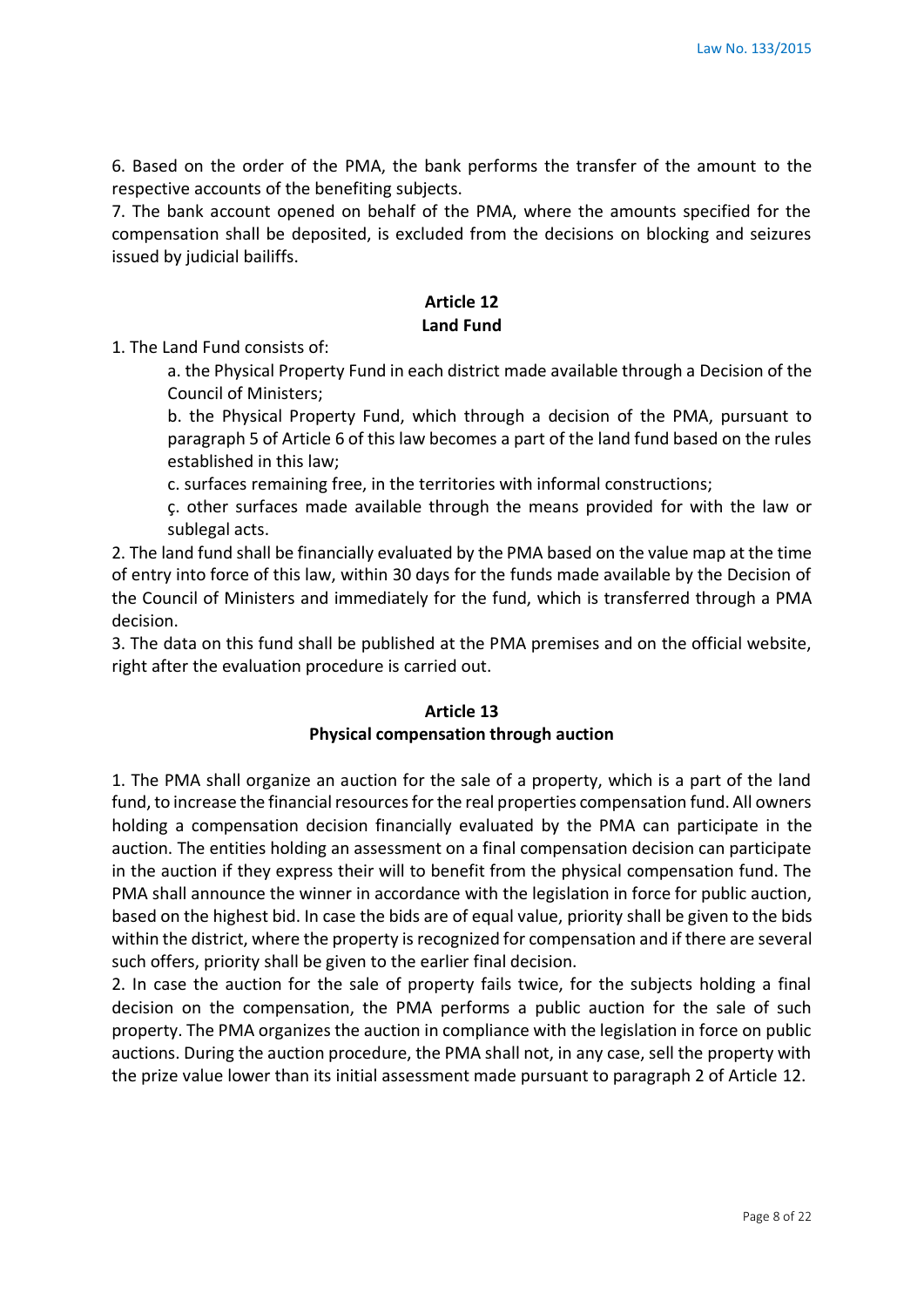3. The incomes gained from the sale of the properties in the auction of the properties, which are a part of the land fund, shall be transferred to the Financial Compensation Fund and shall be used for the financial compensation of subjects, according to the provisions of this law.

# **Article 14 Other cases of physical compensation**

1. Providing that after the public auction, according to the provisions of Article 13 herein, the property is not sold, it shall be used for the physical compensation of subjects holding a final compensation decision.

2. The PMA shall publish on its official website and in the Official News Bulletin, for a 45-day period, the property to be used for physical compensation, and during such period it shall wait for applications from the subjects holding a final decision on compensation. Upon the expiration of such 45-day term, the PMA shall announce, within 30 days, the beneficiary, who has applied, according to the highest bid in order of priority specified in paragraph 3 of Article 15 of this law and shall continue with the procedures for the physical compensation to the beneficiary.

3. The subject shall attach to the application for physical compensation a declaration in which he waives the remainder of compensation if he is declared a beneficiary.

4. Providing that at the end of this procedure the physical compensation fund is not used entirely, the PMA disposes directly with a physical compensation decision pursuant to the norms of Chapter IV "Examination of untreated applications".

5. The rules and procedures for the implementation of this Article shall be determined by the Council of Ministers.

#### **Article 15**

### **Deadlines on the financial evaluation of the compensation decisions**

1. Within a period of 3 years from the entry into force of this law and pursuant to its stipulations, the PMA shall financially evaluate, all untreated final decisions recognizing the right to compensation.

2. If the Agency does not meet the obligation within this period of 3 years, according to paragraph 1 of this Article, the subjects may address the Tirana Administrative Court of First Instance, to carry out the evaluation pursuant to this law.

3. Priority on the financial evaluation shall be given to final decisions in chronological order starting from the earliest decision.

#### **Article 16**

**Procedures on registration and enforcement of compensation decisions**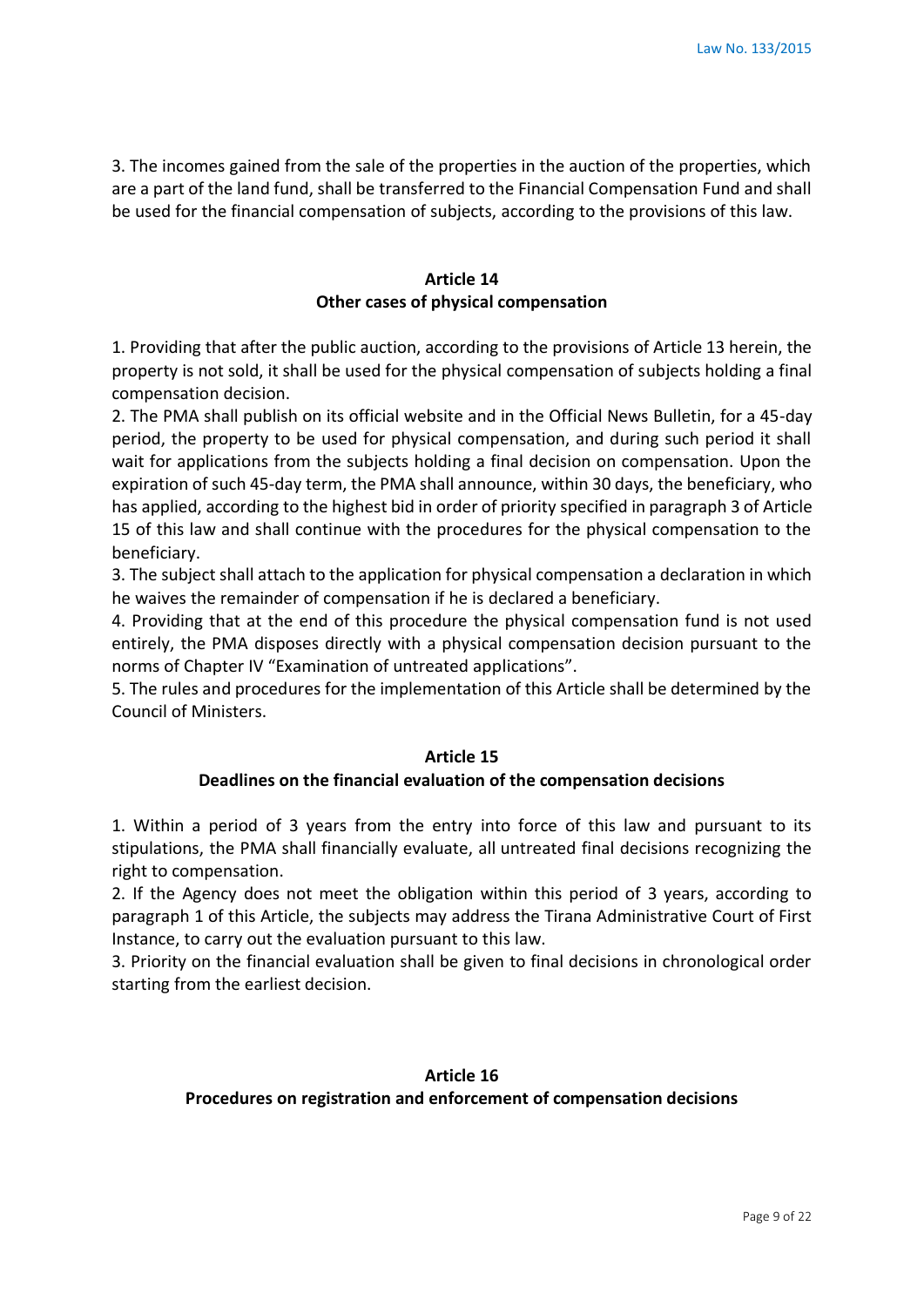1. The PMA, within 6 months from the date of entry into force of this law, shall publish a register of all final decisions recognizing the right to compensation of property for expropriated subjects. The register shall contain information on the missing documents in the decision folder. The register shall be published on the website of the PMA, the Official News Bulletin and/or the media. The rules on the creation, maintenance and administration of the register are determined by the Council of Ministers, on the proposal of the PMA.

2. The interested parties may complement the documentation requested by the PMA, necessary for the financial assessment of the decision on compensation within a period of 6 months from the date of the publication of the registry.

3. Providing that the final administrative decisions have technical/mapping flaws or obvious material errors, then through a request of the subject, the PMA may remedy the defect or correct the error without affecting the contents of the decision, pursuant to the Code of Administrative Procedures of the Republic of Albania.

4. The compensation decision shall be assessed financially with the minimum price specified in the value map for that administrative unit and for that category of property, if:

a) the interested subjects do not submit any documentation necessary for the financial evaluation of the decision within the time-limit defined in paragraph 2 of this Article and;

b) it is objectively impossible for the PMA to evaluate the property based on the available documentation.

5. The subjects' compensation shall start after the decision on the financial evaluation becomes final. The evaluation becomes final:

a) when the deadline stipulated in section 3 of article 19 of this law has expired and there has been no appeal;

b) when the State Advocate's Office and the interested subjects declare that they will not appeal;

c) or in cases there is an appeal, and the examination in courts of all instances including the High Court has been completed.

6. The process of payment on all final decisions that have recognized the right of compensation shall be completed within a period of 10 years from the entry into force of this law.

7. The reward for compensation purposes is not subject to any taxes or deductions.

#### **Article 17**

### **Examination of specific requests for financial compensation**

1. No more than 1/3 of the annual budgetary fund for financial compensation referred to in Article 11, paragraph 1, can be used for cases of special applications for financial compensation.

2. The subjects who express willingness to be financially compensated through special applications, can benefit from this fund, as follows: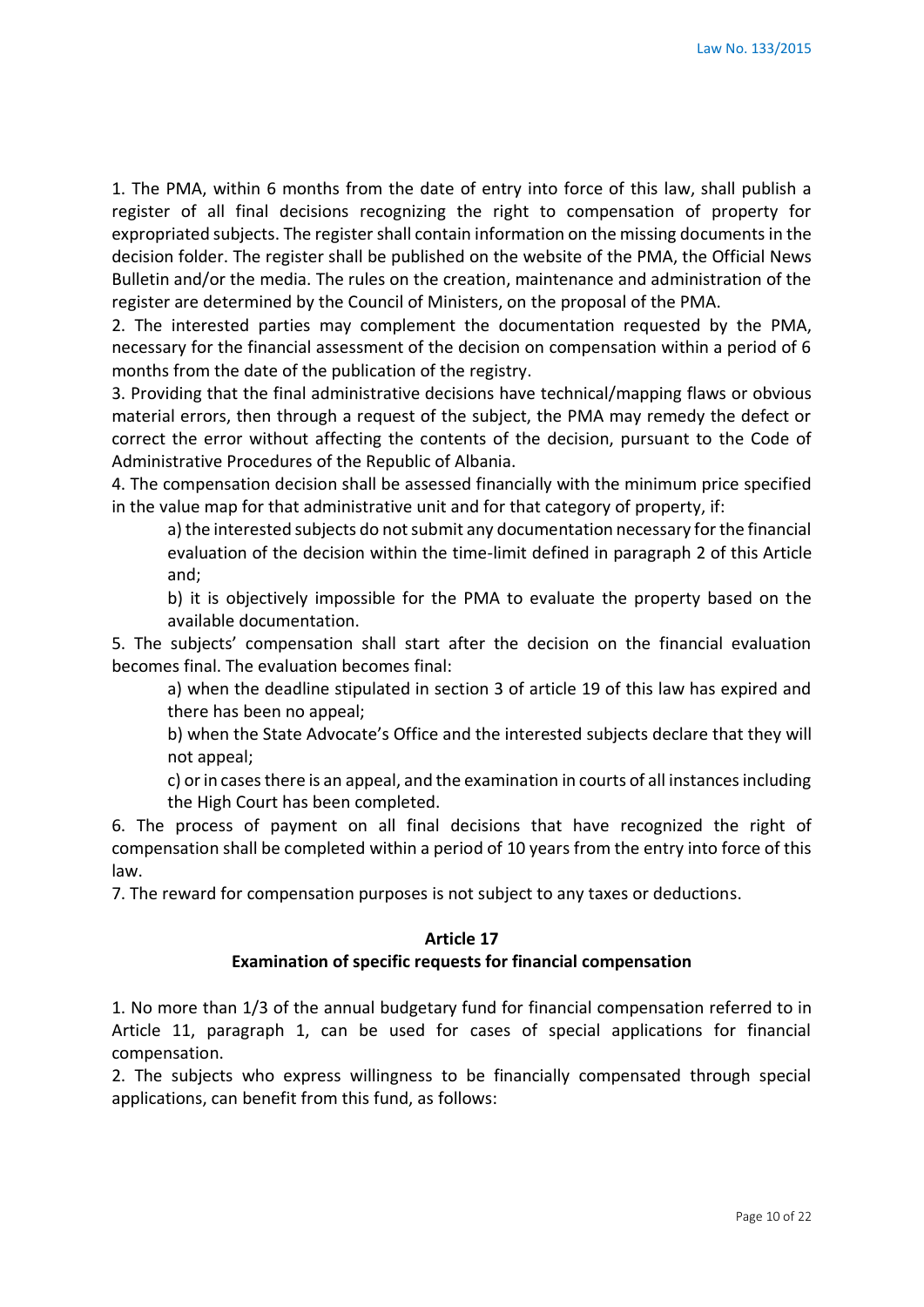a) when the subject requests to be financially compensated within 1 year, then he receives 20% of the compensation value and waives from the rest of this value;

b) when the subject requests to be financially compensated within 3 years, then he receives 30% of the compensation value and waives from the rest of this value;

c) when the subject requests to be financially compensated within 5 years, then he receives 40% of the compensation value and waives from the rest of this value.

3. Priority shall be given to applications submitted under letter "a" to applications submitted under letters "b" and "c", and applications submitted under letter "b" to applications submitted under letter "c" of paragraph 2 of this Article. In the applications under the same item, priority shall be given to the earliest final decisions.

#### **Article 18 Treatment of cases with overlapping**

1. In cases where an overlapping of the right to compensation is found, the PMA shall make the appropriate assessment, pursuant to this law.

2. The PMA shall proceed with the procedures for the enforcement of the decision for the parts that do not overlap. For the overlapping parts, the Agency shall submit the relevant value in a separate bank account, which is paid to the subject, the after the overlapping is solved. The parties may settle the case of overlapping through agreement or through judicial means.

#### **Article 19 Appeal against the financial evaluation**

1. Any interested party has the right to appeal against the financial evaluation of the PMA, which establishes the value of the property, to the Administrative Court of Appeal, within 30 (thirty) days from the day of the publication, only for the amount of compensation.

2. The PMA shall publish the evaluation pursuant to the provisions of the Code of Administrative Procedures.

3. Upon the termination of the 30 days period, providing the interested subject has raised no appeal, the assessment of the final compensation decision shall be enforced by the PMA pursuant to the provisions of this law.

# **CHAPTER IV EXAMINATION OF UNTREATED REQUESTS**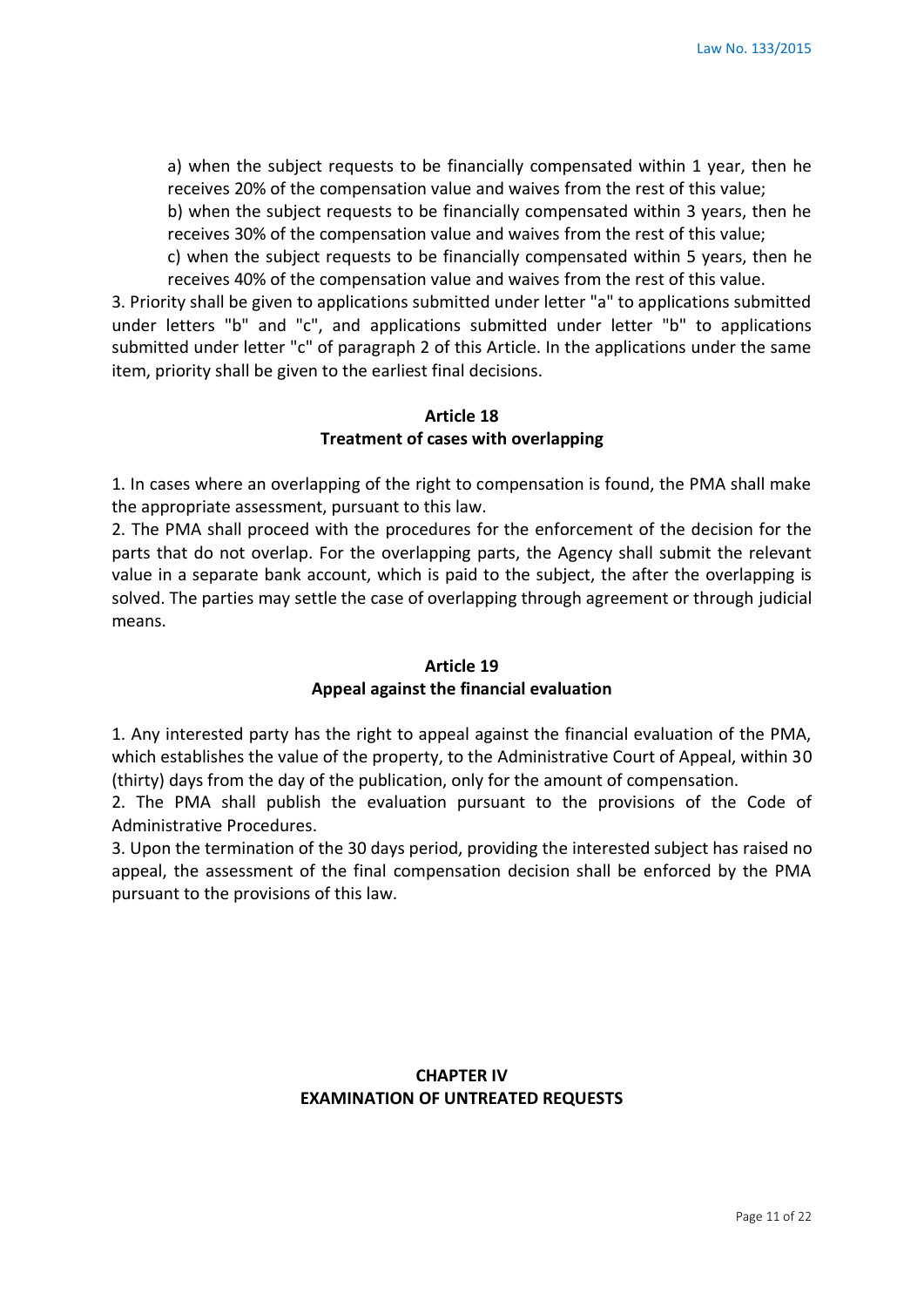# **Article 20 Untreated Requests**

Applications submitted before the entry into force of this law, as well as applications submitted within the time limits specified in this law, which are not categorized in the properties determined in Articles 4 and 25, shall be subject to the treatment of the property through the recognition of the right of the expropriated subjects by a decision of the PMA, and their compensation pursuant to this law. In any case, where possible, priority is given to compensation in nature at the property recognized to the subject, through a decision of the PMA.

# **Article 21 Compensation in nature at the property of the expropriated subject**

1. Expropriated subjects shall be recognized the right of ownership and shall be physically compensated, without limitation, the free immovable property, within the recognized property, pursuant to the provisions of this law, except for agricultural land, which is physically compensated up to 100 hectares.

2. If the expropriated subject (his heirs) has benefited from the legal provisions for the allocation of agricultural land, then the value of land that is physically compensated in the recognized land or in any other way, shall be calculated as the difference between the value that he would have benefited in the conditions of not benefiting from the legal provisions for the allocation of agricultural land and the value for the surface that each of the subjects or their heirs have benefited from the implementation of this law.

3. In case that the alleged property is categorized as property that cannot be physically compensated and the expropriated subject (his heirs) has benefited from the legal provisions for the allocation of agricultural land, then the value of compensation under this law, shall not include the value of the property for the surface on which each of expropriated subjects or their heirs have benefited from the legal provisions for the allocation of agricultural land.

4. In any case, in determining the value of the property for compensation, every deductible benefit in the amount of compensation pursuant to this law, is taken into consideration.

5. The expropriated subjects are physically compensated, according to the criteria of this law, for the immovable properties, the land located within the tourist territories, when these properties are not occupied, as stipulated by paragraph 1 of Article 25 of this law. The determination of touristic territories, for the purposes of application of this law, is performed by the Council of Ministers.

6. The expropriated subjects are physically compensated for the immovable properties, under the administration or possession state institutions, that are outside the destination of their activity and do not have a public function, as well as when these properties are not occupied, pursuant to the provisions of paragraph 1 of Article 25 of this law.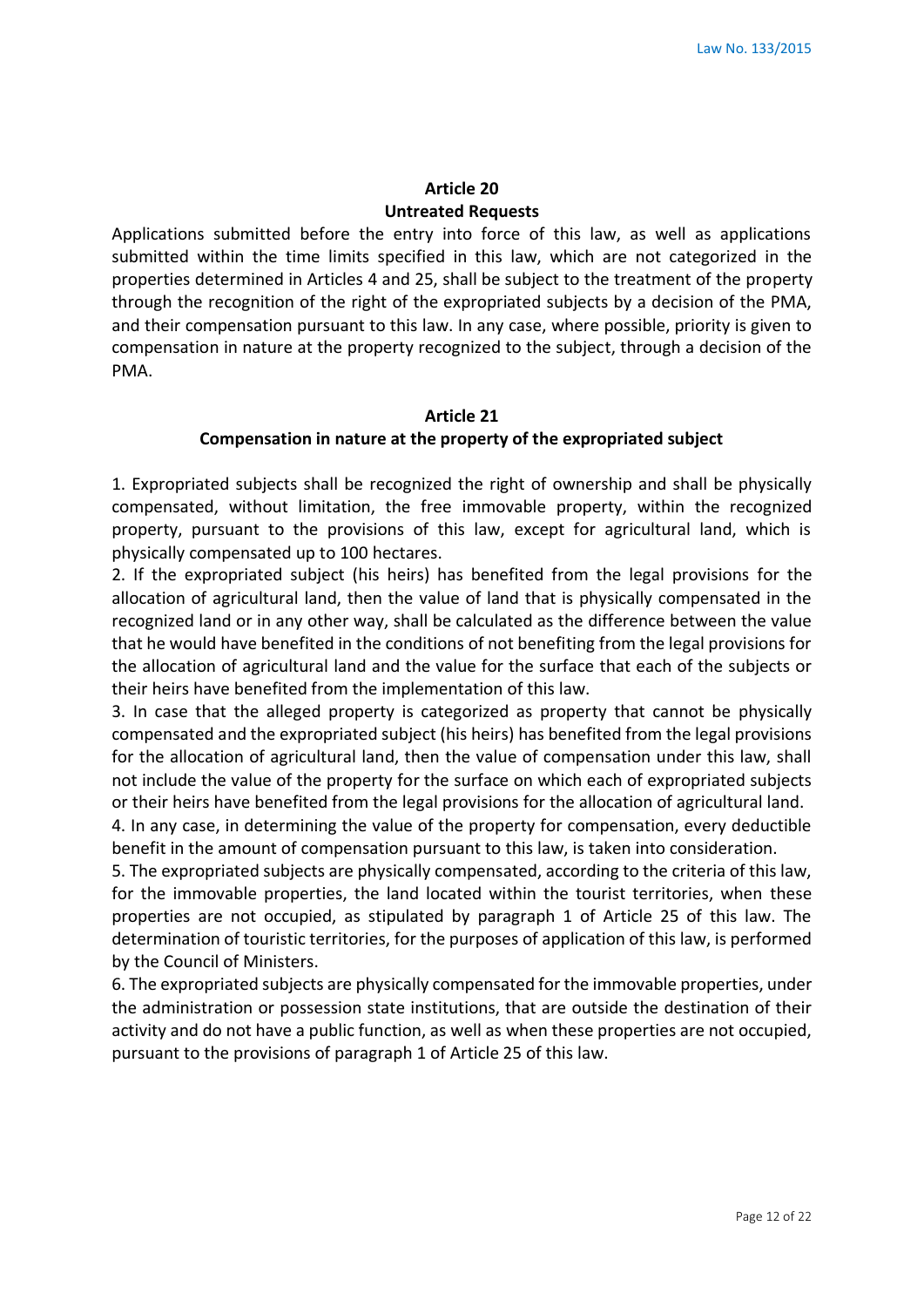7. The plot of land occupied by state-owned buildings, on which permanent and legitimate state-owned buildings have been constructed, shall be treated under the provisions of this law.

8. The expropriated subjects, whose properties were flooded by the construction of hydro energetic power plants are treated under the provisions of this law, unless they have benefited under the legislation for expropriations for public interest.

9. Expropriated subjects treated with restitution or compensation under the legal acts which have treated the process of restitution and compensation of the property during the years, are entitled to benefit from this law only for that part of the property which remains unrestituted or uncompensated.

10. In cases where one or more heirs have benefited from the legal provisions for the allocation of agricultural land, the PMA guides the subjects to conduct the division and positioning of their respectively owned parts through an agreement.

# **Article 22 Right to Pre-Emption**

1. In cases where the ownership or management of state objects built on the land recognized for compensation with a final decision determining the right of pre-emption is transferred to another state institution, the right to pre-emption shall not be dismissed.

2. For immovable properties occupied by state objects, the expropriated subjects shall have the right to first pre-emption for these objects, when they are privatized. The expropriated subjects shall have the right to waive the right of pre-emption towards compensation, according to the rules specified in this law, within 1 year from the publication of the Register, pursuant to this law. This time limit is preclusive.

3. The right to pre-emption is registered at the Immovable Properties Registration Office.

### **Article 23 Granted lands in use**

The granted lands in use, leased or in any other forms by the state, when free in the meaning of Article 25 of this law, shall be compensated to the expropriated subject pursuant to the conditions and criteria set forth in this law. The beneficiary is, in any case, obliged to respect the existing legal relationships.

# **Article 24 Treatment of property in lands occupied with buildings**

1. For applications submitted under Article 21 of this Law, in the areas declared as informal through primary and secondary legislation, the applicants shall be recognized the right to compensation for the occupied property, pursuant to the criteria of this law. Within the territories declared as informal compensation in nature is not allowed.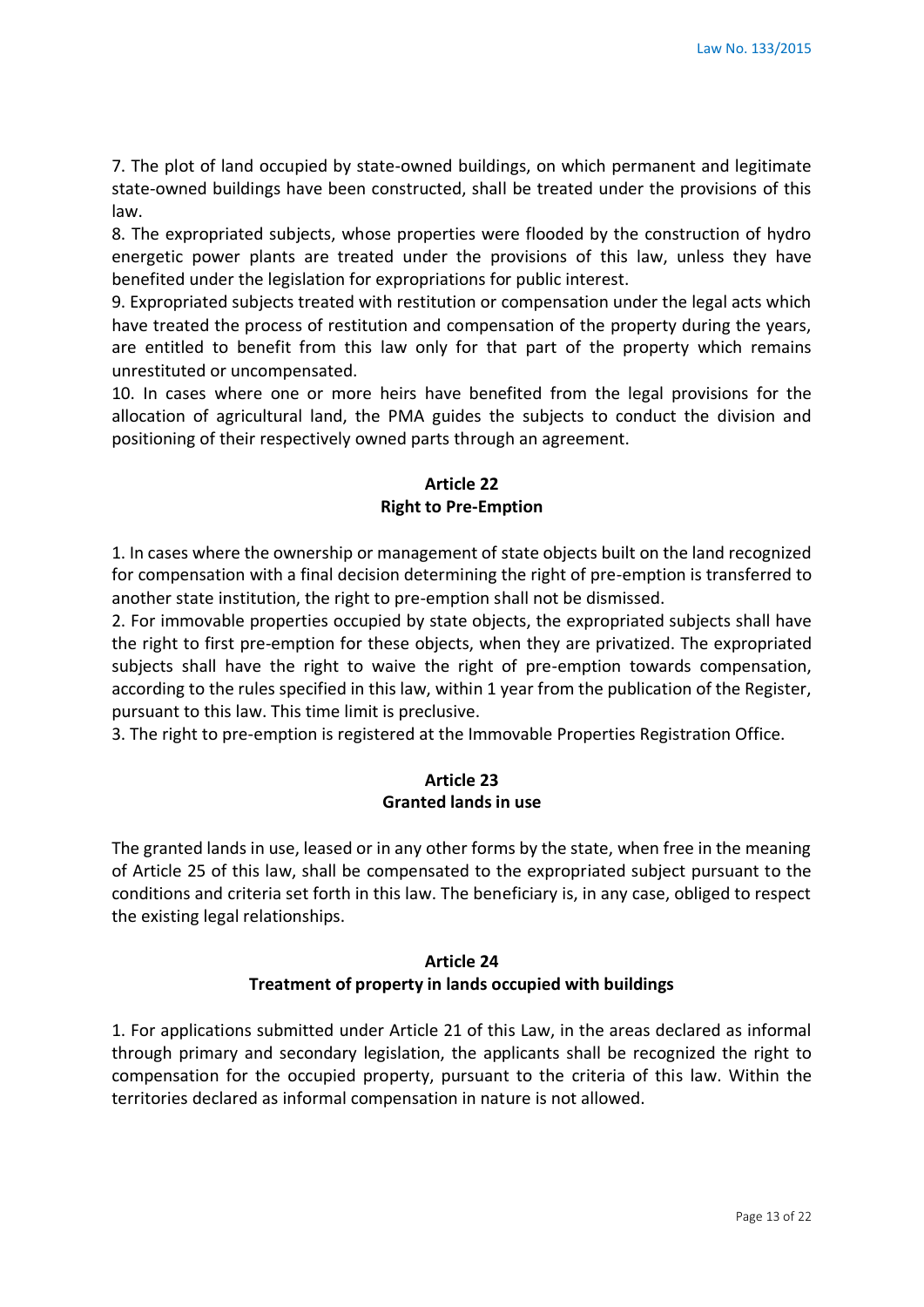2. The PMA, in other territories with objects, as far as possible, shall treat with compensation in nature, within the property recognized to the applicants, for the part of the property, which is free. Compensation in nature is not permitted under the land of the buildings and in a surrounding functional space necessary to serve the object.

3. The PMA and ALUIZNI shall act in their decision-making on the same map, unified and published electronically, which becomes operational within 3 months from the entry into force of this law. The PMA, in each case, verifies the property in the terrain where it is.

4. The proceeds received from the transfer of ownership of the construction plot of land, pursuant to Law no. 9482, dated 03.04.2006, "On the legalization, urbanization and integration of illegal constructions", as amended, shall be transferred to the account of the PMA, which distributes them according to the value of the approved compensation.

5. The Council of Ministers, upon the proposal of the Minister of Finance, on the basis of the incomes received, pursuant to letter "c", paragraph 3 of Article 10 of this Law, shall approve the amount available to the subjects, referred to in point 5 of this Article as well as the time period for the benefit of this amount.

6. Subjects, who have been granted the right to compensation in accordance with law no. 9482, dated 03.04.2006, on the "Legalization, urbanization and integration of illegal constructions", as amended, shall receive compensation, depending on the income received from the transfer of ownership of construction plots of land, pursuant to paragraph 4 of this article.

7. Following the payment of the compensation value, the remainder of the fund shall be transferred to the financial compensation fund for expropriated subjects, pursuant to paragraph 3/"c" of Article 10 of this law.

### **Article 25 Properties not subject to physical compensation**

1. The following immovable properties shall not be subject to physical compensation:

a. the properties which serve to a public interest, pursuant to limitations provided for by the law;

b. the properties which serve to the fulfilment of the obligations of the Albanian state, which arise under the treaties and conventions where our country is a party;

c. the unalienable public properties pursuant to law and secondary legislation;

d. the occupied properties pursuant to the legal acts, provided for in Annex 1 of this law.

2. In case the properties, referred to in paragraph 1 of this article, are proposed to be alienated, they shall be transferred to the expropriated subjects when the latter are not compensated for that property. In these cases, the properties are compensated pursuant to this law.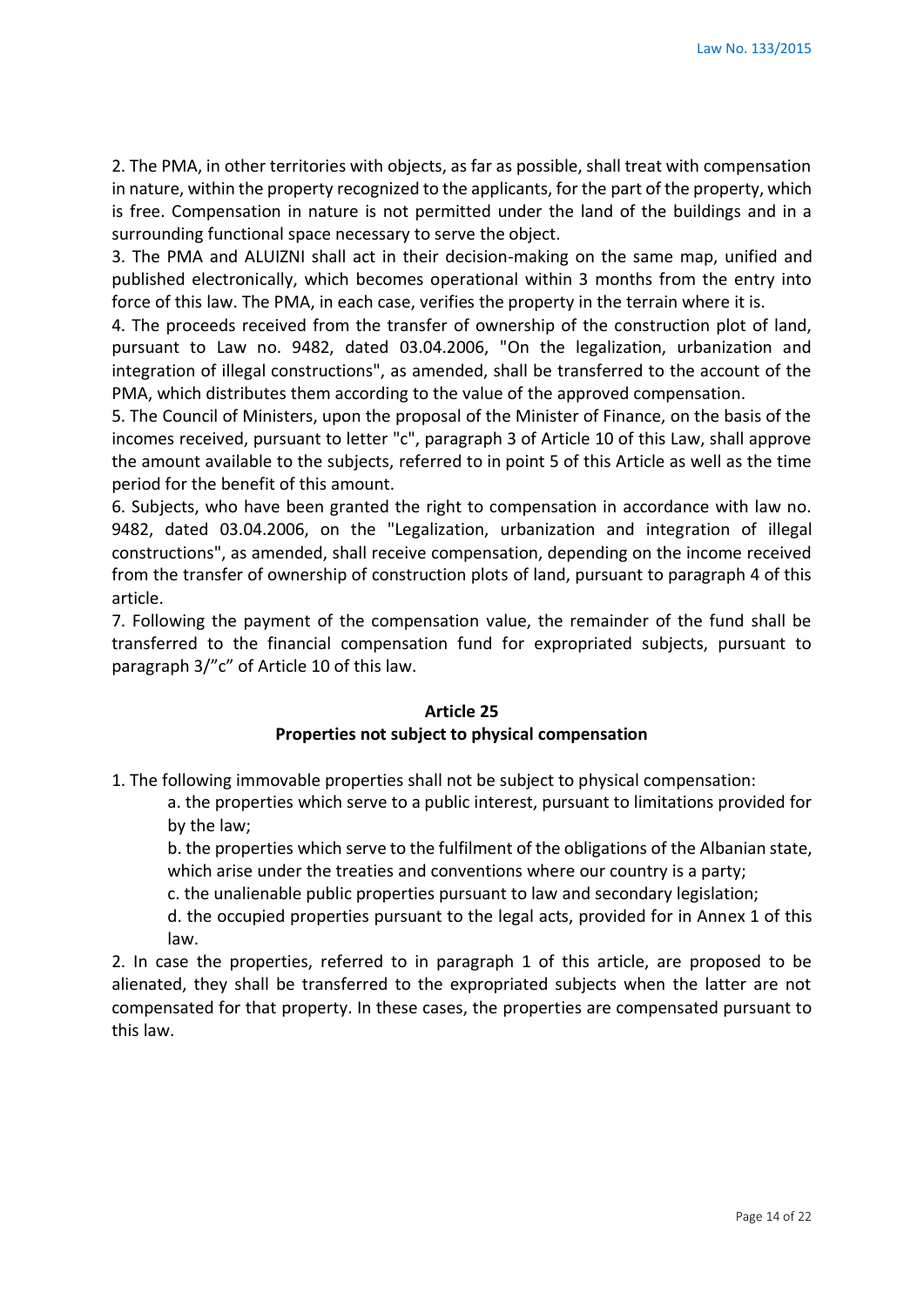### **CHAPTER V STATE BODIES IN CHARGE OF THE PROPERTY TREATMENT PROCESS**

# **Article 26 Property Management Agency**

1. The Property Management Agency, a legal public entity, dependent on the Minister of Justice, hereinafter referred to as the PMA, with the headquarters in Tirana, shall be in charge of the implementation of this law. The PMA shall carry out the following tasks and duties:

a) to finalize within the legal deadline the examination of the applications of the expropriated subjects on the treatment of property for which no decision has been rendered, while checking, evaluating and confirming:

i. the entire documentation submitted by the expropriated subjects and the compliance thereof with the criteria provided under this law;

ii. the accuracy of the documentation submitted by the expropriated entities, by checking thereof with the laws and bylaws or judicial decisions, in compliance with article 2 herein, which have been used as a basis for the expropriation, nationalization, confiscation or unfair appropriation of the property by the state.

Following the control, assessment and examination of claims, pursuant to the definitions of the above letter "a" clause "1", the Director General of the PMA issues a decision within the term defined in Article 33 of this law on: - the dismissal of the claim; - the recognition, as appropriate, of the right of ownership, physical compensation within the boundaries of the recognized property or compensation from the land fund or the financial compensation for the property and other real rights, pursuant to this law.

b) to accept, examine and assess the applications to benefit the recognized right to compensation, according to this law and bylaws in force;

c) to verify and calculate the financial obligations of the state towards expropriated subjects or third parties, under the provisions of this law.

ç) to file for registration at the registers of immovable property all the decisions dealing with property.

d) any other duty provided for by this law and the sublegal acts issued for its implementation

2. The Council of Ministers, within 30 days from the entry into force of this law, shall adopt the list of documents required for the process of the treatment of property under this law.

3. Within 6 months of the entry into force of this law, the Council of Ministers shall adopt, through a decision, the establishment of an Inter-institutional commission presided by the Vice Prime Minister with the representation from the Ministry of Justice, Ministry of Urban Development, Ministry of Economic Development, Tourism, Trade and Enterprise, Ministry of Defense, Ministry of Agriculture, Rural Development and Water Management, Ministry of Internal Affairs, Ministry of Environment. The Commission shall lead the work on the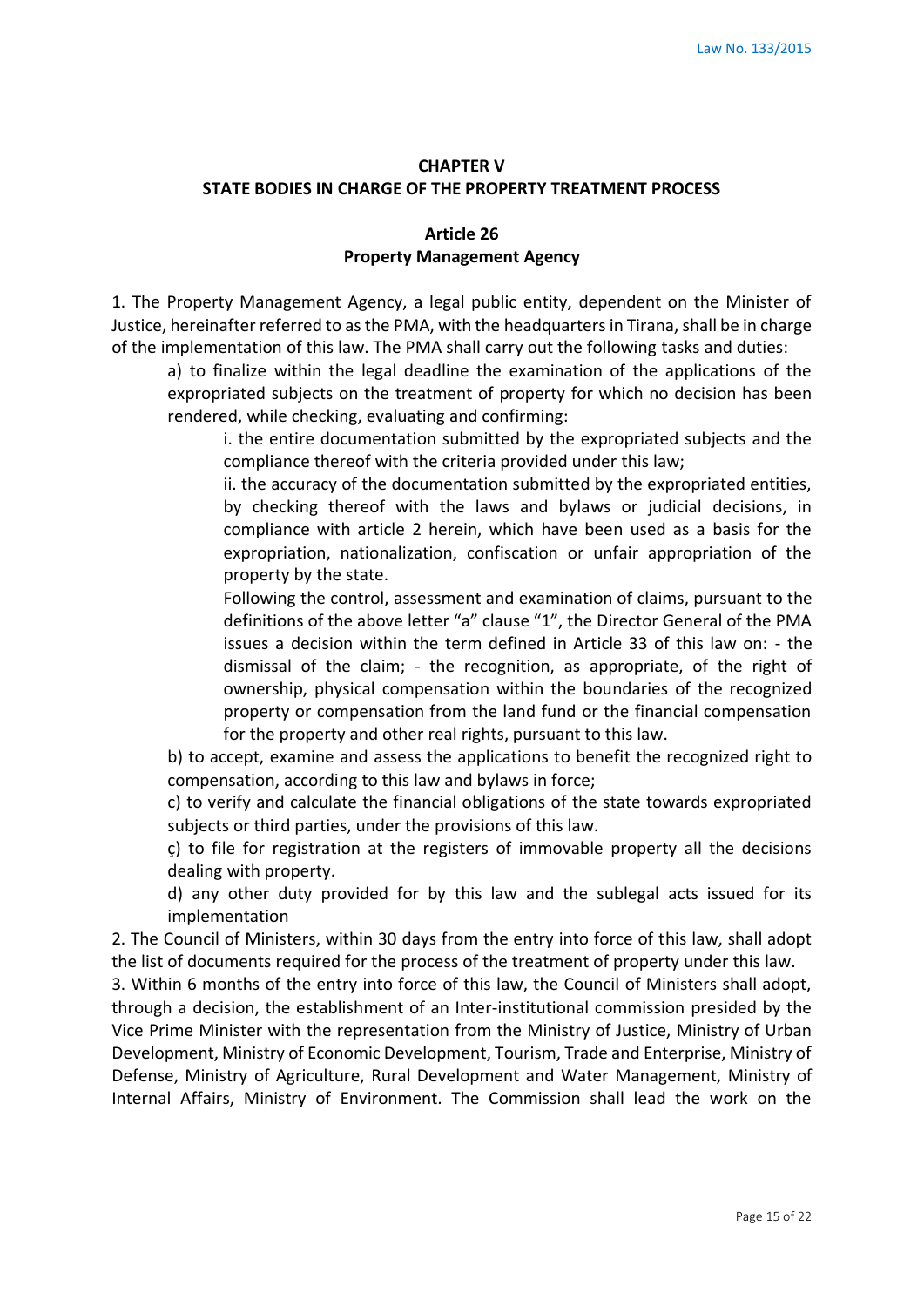identification of state property that can be transferred and become part of the property compensation fund. The Commission shall carry out the identification of the properties and shall propose to the Council of Ministers the transfer of these properties to the Land Fund. The PMA shall establish and lead a Technical Secretariat to support the commission's work. The organization and functioning of this process shall be provided for by the Decision of the Council of Ministers for the establishment of the Commission.

4. The PMA reports annually to the Parliamentary Committee on Legal Issues, Public Administration and Human Rights about the implementation of this law. If necessary, the representative institutions in the inter-institutional Commission, established under paragraph 3 of this Article shall also report before this Parliamentary Committee.

5. The organization and functioning of the PMA shall be established through a decision of the Council of Ministers, within 1 month of entry into force of this law.

6. The tariffs for the procedures of compensation of properties shall be established under a joint order of the Minister of Justice and of the Minister of Finance.

# **Article 27 Treatment of applications**

1. The PMA shall examine the submitted applications, which are untreated pursuant to the norms of this law. Within the preclusive period of 90 (ninety) days from the date of entry in force of the law, the interested subjects may apply for the recognition of the property. This deadline cannot be extended or reinstated by the judiciary or any other administrative authority.

2. The PMA shall examine all applications for compensation under the procedures and terms provided for in Chapter III of this law.

3. Pursuant to this law, all applications based only on the certification of the legal fact, in terms of Article 388 of the Civil Procedure Code, shall be rejected by the PMA through a decision.

4. During the examination of the untreated applications, the PMA applies the rules established by this law and during the treatment it shall carry out the evaluation of the property pursuant to Articles 6 and 7 of this law.

5. The Director General of the PMA, pursuant to the responsibilities delegated to him by this law, holds through decisions. The decisions given by the Director General of the Agency, under this article, shall be in writing, reasoned, signed by the head of the institution and shall fulfill the requirements on the administrative act, provided for by the Code of Administrative Procedures of the Republic of Albania. When the decision is not appealed within the deadline provided for by this law, it constitutes an executive title.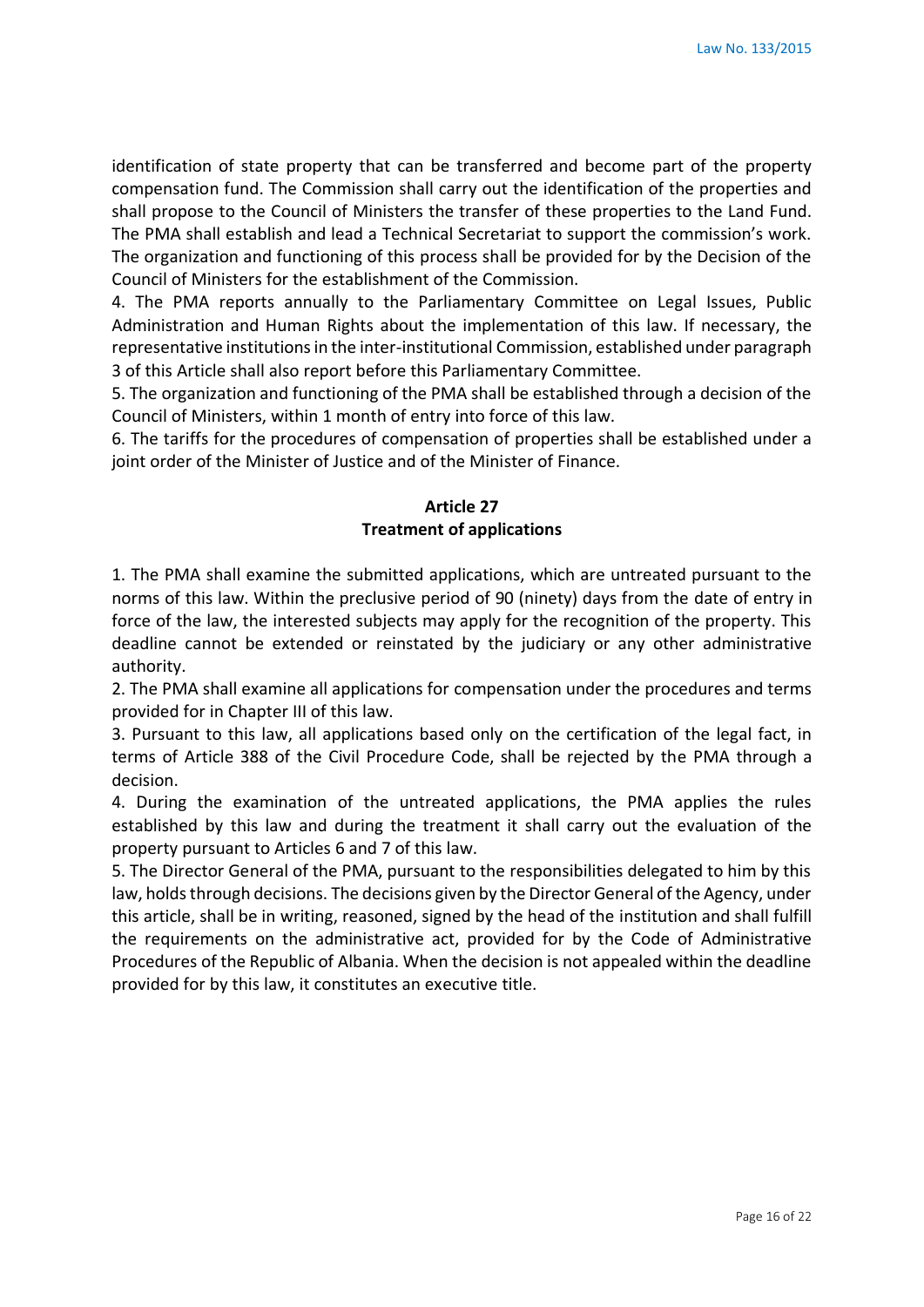#### **Article 28**

# **Procedures for collection, processing and administration of the acts of the expropriated subjects during the processing of the applications**

1. The collection, processing and management of the expropriated subjects' acts during the process for the treatment of the requests, shall be performed according to these procedures: a. for the new applications, which are deposited from the date of entry into force of

this law until the expiration of the preclusive period of 90 (ninety) days, the expropriated subjects shall complete the following requirements:

i. the form for applying for recognition and compensation, which shall be signed by the expropriated subject or his authorized representative. The form contains a warning that the law assigns responsibility to the applicant in case of the declaration of false facts or of filing forged documents.

ii. the legal documentation

iii. the cartographic documentation pursuant to the requirements to be set for their submission.

b. for the applications submitted for handling before the entry into force of this law and with no decision, the PMA immediately begins their examination as follows:

i. within 30 days of the entry into force of this law, it shall create the register of applications which lack a decision based on the chronological order of their application to the responsible structures, at the time of their submission based on the regional level.

ii. within 90 days of the entry into force of this law, it shall start the process of the notification of the expropriated subjects on the documentation that shall be completed according to the requirements set forth by the decision of the Director General of the PMA pursuant to the priority specified in paragraph 3 of Article 15 herein.

iii. the procedures for the collection, processing and managing of the acts of the expropriated subjects during the treatment of the applications are subject to the provisions of the Code of Administrative Procedures.

2. The Director General of the PMA, within 30 days of the entry into force of this law, shall adopt the standard form referred to in paragraph 1/a/i of this Article, and within 60 days shall adopt the requirements for the completion of the untreated applications under paragraph 1/b/iii of this Article.

3. Every expropriated subject has the right to be issued, by the Office of Protocol of the PMA, the relevant certification for the protocol number of the registered file, which shows the date of the submission of the application and its documentation.

4. The applications of the expropriated subjects, which are deposited through the postal service and have flaws in their accompanying documentation, which makes it impossible to evaluate them, shall be returned to the applicant at the provided address, requesting the detailed complement of the documentation. The application, which lacks the correct postal address, shall be deemed as not grounded and shall be reactivated only upon the interest of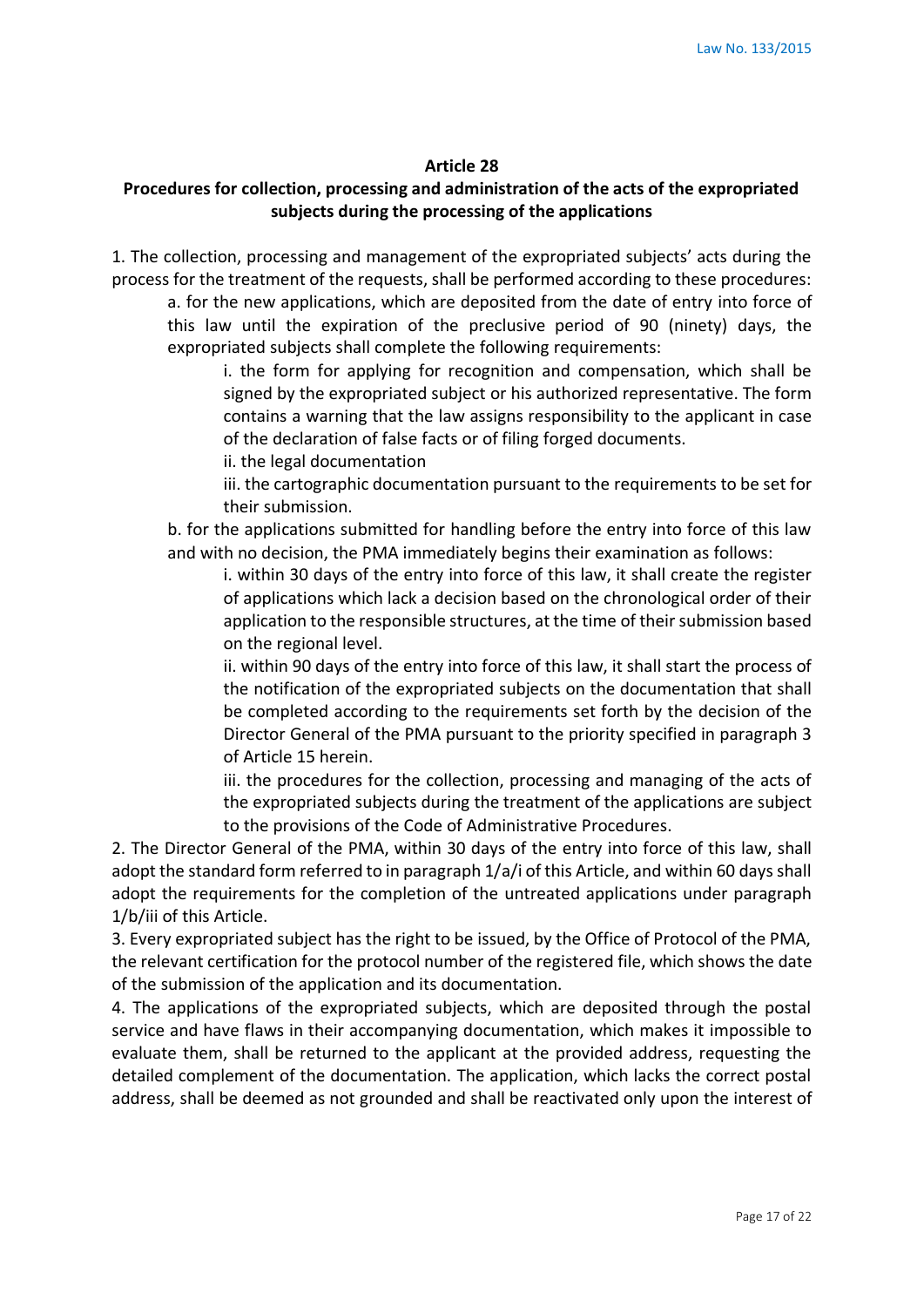the applicant at the offices of the PMA. After the finding, the relevant structures of the PMA shall make a public announcement at the premises of the PMA and the local government units, where the property subject to a claim is situated. The application of the interested subject is accepted within 3 months from the date of the finding, otherwise the application of the subject is not accepted, through a decision of the Director General of the PMA. 5. The PMA shall receive and administer the applications of the expropriated subjects towards the tariffs determined by the joint order of the Minister of Justice and Minister of Finance.

# **Article 29 Appeal**

The interested parties and the State Advocate Office have the right to file an appeal with the Court of Appeal against the decision of the PMA on the recognition of the right, within 30 days from notification of such decision, pursuant to the rules of the Civil Procedure Code of the Republic of Albania.

# **Article 30 Registration of the decision**

1. When the decision taken under this law becomes final, the Agency or any interested party shall address it to the Immovable Property Registration Office for registration.

2. With regard to the decisions that have not been provided with a final form due to amendments to the law, the Agency makes the necessary verifications if there has been an appeal within the legal deadline, otherwise these decisions are considered final.

3. The decisions on the right of pre-emption, which have been verified by the Agency following the completion of the register, shall be sent to the Immovable Property Registration Office within a month from the date of the verification and in any case within 18 months from the entry into force of this law. The Office shall record them without applying any fines, interests or charges. The interested entities shall be responsible for the submission of the relevant necessary documents required by the Immovable Property Registration Office to support the registration of the decision. The same shall apply to the compensation decisions. 4. Any court decision amending the PMA decision on the restitution/compensation or the value of compensation shall be notified to the Agency and shall be recorded in the relevant register of decisions, which is kept by the Agency. This register is coordinated with the current register of decisions of the PMA and other previous agencies responsible for the restitution and compensation of the property.

### **Article 31 Administrative offences**

1. For the purposes of this law, the following offenses, whether they constitute or do not constitute a criminal offense, constitute an administrative offense and shall be punishable as follows: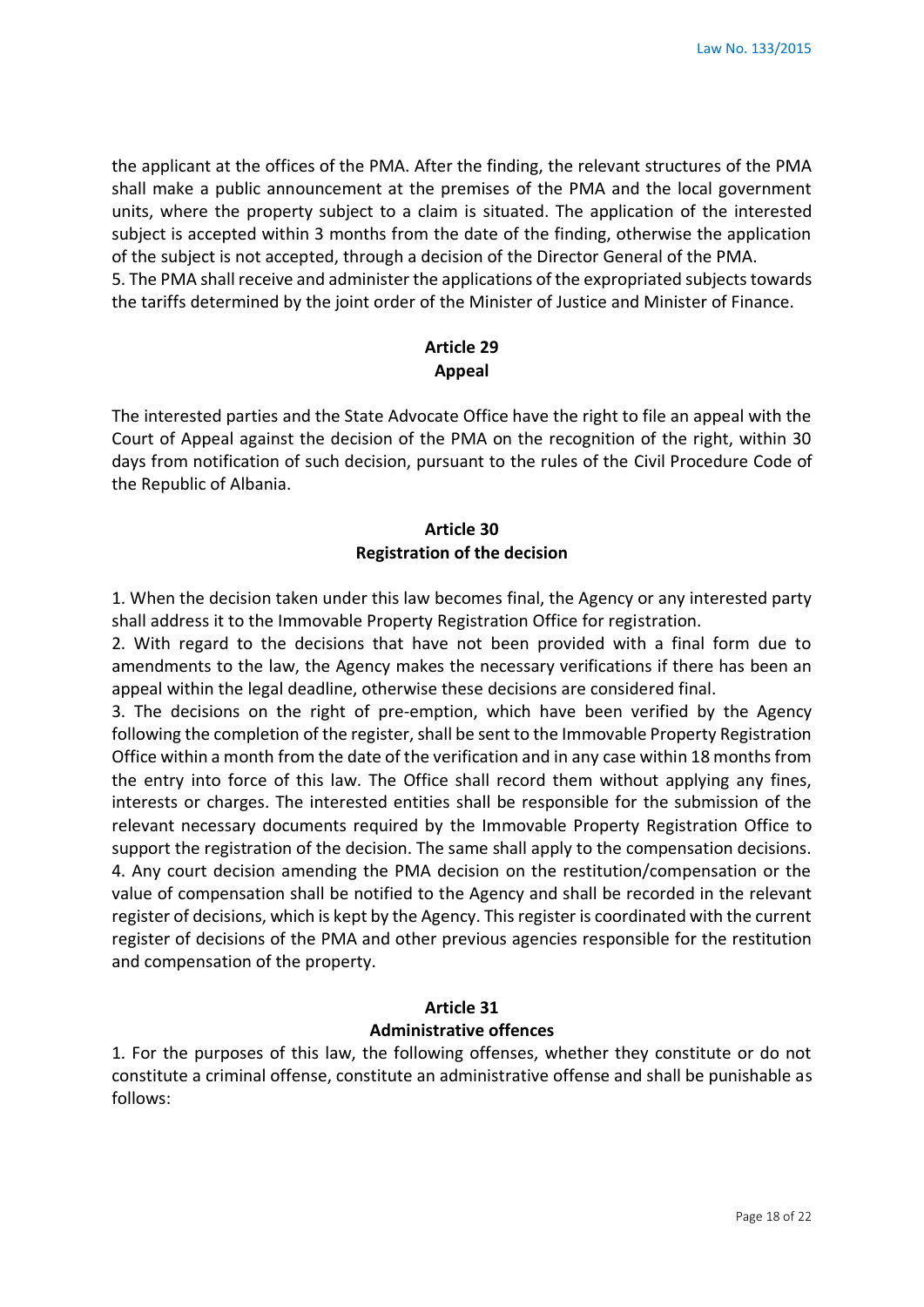a) the violation of the laws and regulations for the administration of the compensation fund shall be punished with an administrative fine from 200,000 (two hundred thousand) to 800,000 (eight hundred thousand) ALL;

b) the violation of the legal provisions and regulations on the compliance with the deadlines and procedures for the physical compensation through auction, other cases of physical compensation, the financial evaluation of decisions on compensation, compensation in nature in the property of the expropriated subject, the examination of untreated applications and every deadline and other mandatory procedures provided for in this law, shall be punished with an administrative fine from 50,000 (fifty thousand) to 300,000 (three hundred thousand) ALL.

2. The fine shall be determined, in each case, in proportion to the established nature of the offense, responsibility and participation in the decision-making of the officer or of the offender and whether the offender is a recidivist. In case of the repetition of the offense, the offender shall be punished with a fine of twice the value.

3. The power to review the administrative offenses provided for in this article belongs to:

a) The Director General of the PMA when the violation was committed by his subordinates;

b) The Administrative Court when the offense was committed by the Director General of the PMA.

4. The procedures on the identification of the violation, the notification of the offender, the decision, appeal and other administrative measures against the violations of this law, as well as the execution of the sentence, shall be regulated by the law in force on administrative offenses.

# **CHAPTER VI FINAL PROVISIONS**

#### **Article 32**

#### **Transitory provision**

1. With the entry into force of this law, the Agency on Restitution and Compensation of Property shall be transformed into the Property Management Agency.

2. The ARCP shall continue to operate under the existing structure, until the approval of the manner of organization and functioning of the PMA, as provided for in paragraph 4 of Article 26 of this law and the approval of the organizational structure pursuant to the legislation in force.

3. The administrative documentation files, which are under the examination and follow-up by the ARCP, shall be transferred for their administration and further follow-up by the PMA.

4. The archives, the means of work and logistics of the ARCP offices, established and administered according to the law, shall be transferred under the administration of the PMA. 5. The budget funds planned for the Agency on Restitution and Compensation of Property, upon the entry into force of this law, shall be transferred to the accounts of the PMA. 6. The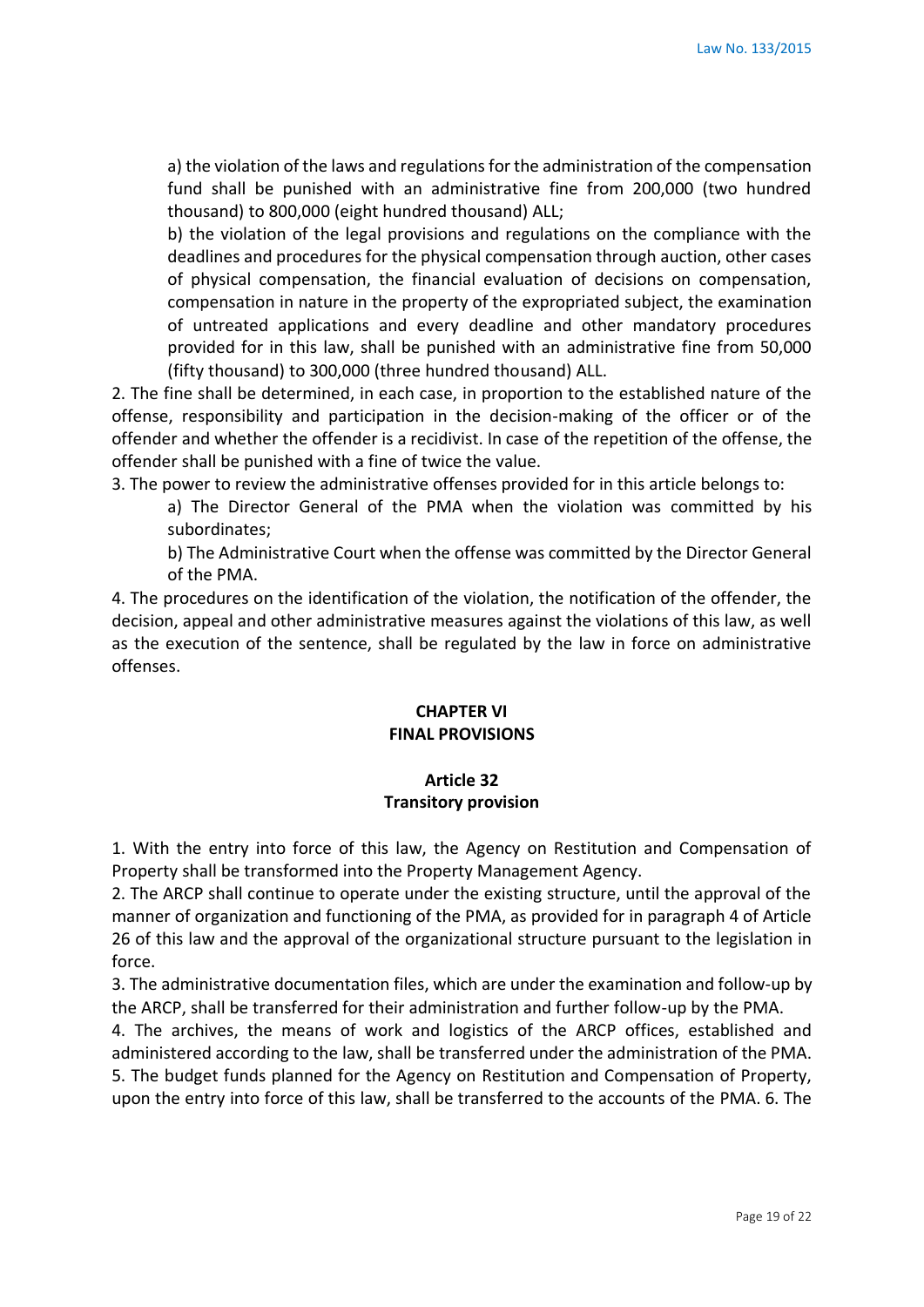PMA shall digitalize the cartographic information of all final decisions on the restitution and compensation of property.

#### **Article 33**

# **Applications for treatment of the plots left untreated through previous decisions due to legal limitations of the time**

The submitted applications, based on article 22 of Law No. 9235, dated 29.07.2004 on "The restitution and compensation of property", shall be managed in the manner, form and conditions provided for by this law.

# **Article 34 Deadline for the finalization of the process**

1. The process of the examination of the files submitted before the entry into force of this law and which are still under examination by the Agency shall be finalized within 3 years from the entry into force of this law. The process of allocation of property compensation fund shall continue until, pursuant to the provisions of this law, all the former-owners holding a final compensation decision are compensated, and pursuant to the deadline provided for in paragraph 6 of Article 16 herein.

2. If the PMA does not comply with the obligation to address the applications specified in paragraph 1 of this Article, within 3 years, the subject may address the Court of First Instance, on their applications, pursuant to this law.

### **Article 35 Retention of Documents**

The documentation for the process of recognition and compensation of property is retained under the legislation in force on archives. Upon the termination of the process, pursuant to Article 33 of this law, such documentation is submitted to the General Directorate of Archives.

### **Article 36 Inter-institutional Cooperation**

1. The Agency, for the purpose of the property recognition and compensation process, shall coordinate its activity with the Immovable Property Registration Office, the Agency for the Legalization and Urban Planning of Informal Areas and Buildings, the Directorate of Management of Public Property, the State Advocate Office, the State Authority for Geospatial Information (ASIG), the State Archive, the Central Technical Building Archive, the local government institutions and any other state institutions whose activity is responsible for this process. Any state institution, whose activity is relevant, or which is responsible for the process of the recognition, restitution and compensation of property, shall be obliged to cooperate and provide free of any fees, information or documentation required by the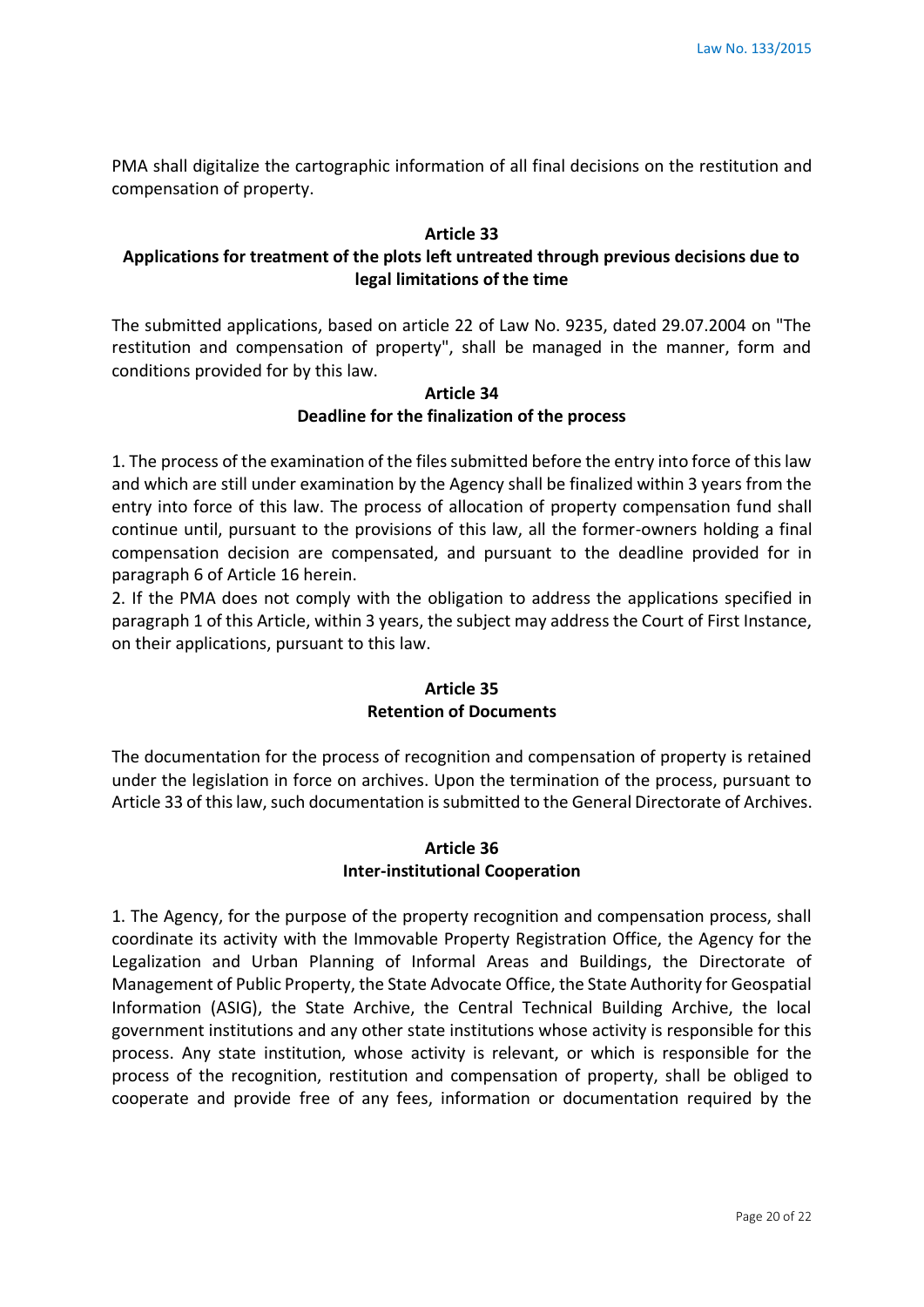Agency and also to communicate the grounds of the failure for not meeting a required or recommended measure.

2. The Council of Ministers, through decision, defines the detailed rules on the procedure of cooperation and coordination of the activity of the Agency with other state institutions.

# **Article 37 Bylaws**

Within 6 months from the entry into force of this law, the Council of Ministers shall issue the bylaws necessary for its implementation. Until the issuance of these acts, the existing sublegal acts remain in force, for as long as they do not contradict this law.

# Article 38

### **Repeals**

Upon the entry into force of this law, Law no. 9235, dated 29.07.2004 "On restitution and compensation of property", Law No. 10239, dated 25.02.2010 "On creation of the special fund for compensation of property", and any other provisions contrary to this law shall be repealed.

# **Article 39 Entry into force**

This law shall enter into force 15 days after its publication in the Official Gazette.

C H A I R M A N ILIR META

Adopted on 5.12.2015

### **ANNEX 1**

1. Law No. 7501, dated 19.07.1991, "On Land";

2. Law No. 7512, dated 10.08.1991 "On sanctioning and protection of private property and free initiative, private independent activities and privatization";

3. Decree of the President of the Republic no. 378, dated 2.12.1992 "On granting of studios to painters and sculptors";

4. Law No. 7652 dated 23.12.1992 "On privatization of state dwelling places";

5. Law No. 7665 dated 21. 1 1993 "On development of areas with tourism priority";

6. Law No.8312, dated 26.03.1993 "On undivided agricultural land";

7. Law No. 7698 dated 15.04.1993 "On restitution and compensation of property to former owners";